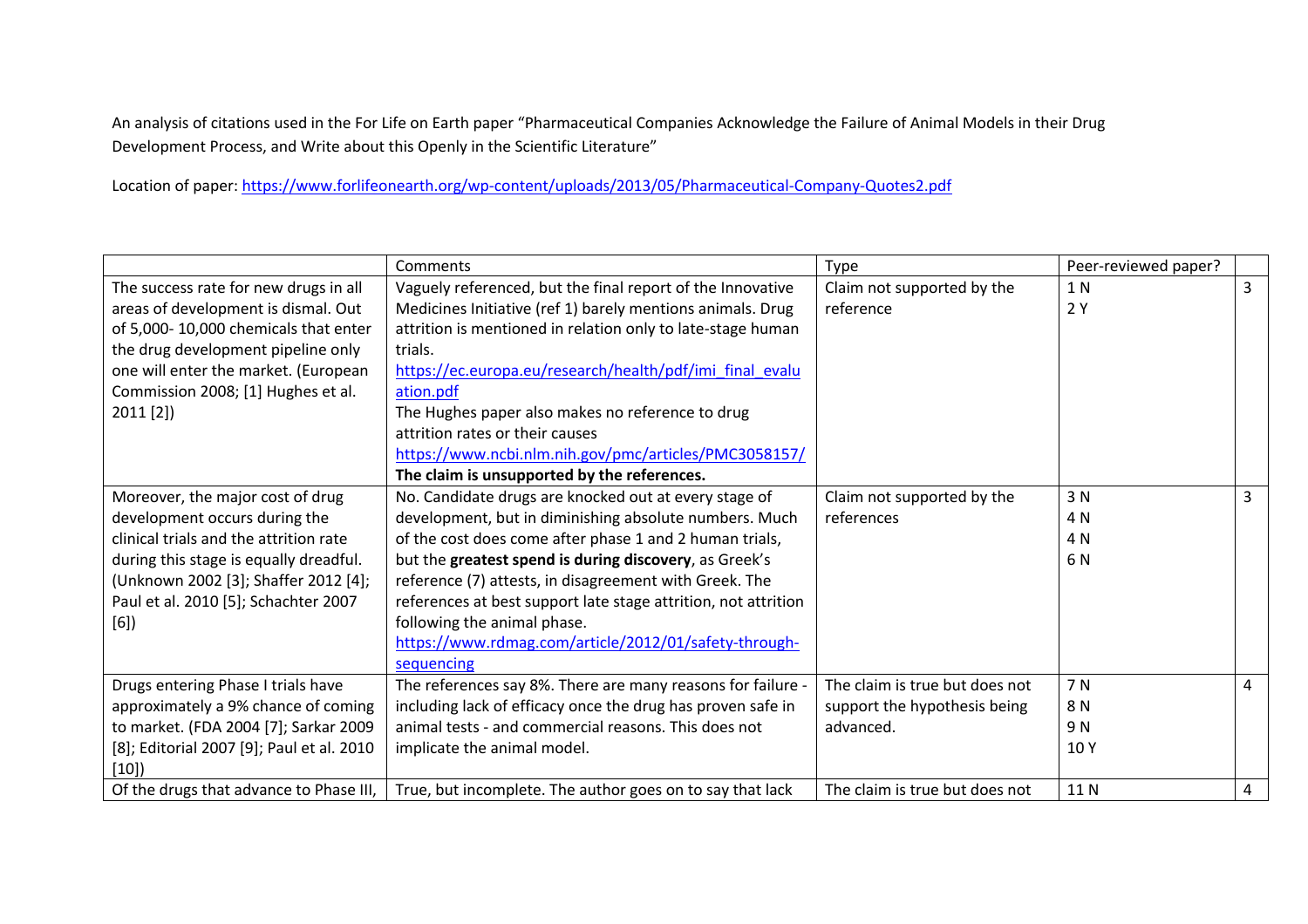| less than 50% are marketed.              | of efficacy, at 66%, was by far the biggest cause of failure  | support the hypothesis being      |      |                |
|------------------------------------------|---------------------------------------------------------------|-----------------------------------|------|----------------|
|                                          | for the 83 drugs studied, notes that the most common          | advanced.                         |      |                |
|                                          | failures were in difficult-to-treat diseases and speculates   |                                   |      |                |
|                                          | the reasons for failure were progressing things to phase 3    |                                   |      |                |
|                                          | after they showed only marginal efficacy in phase 2 human     |                                   |      |                |
|                                          | trials.                                                       |                                   |      |                |
|                                          | https://www.nature.com/articles/nrd3375.epdf?no publis        |                                   |      |                |
|                                          | her access=1&r3 referer=nature                                |                                   |      |                |
| *The failure rate for oncology drugs is  | True. Some cancers can be hard to treat. Ref 14 is the same   | True.                             | 12N  | $\mathbf{1}$   |
| even higher. (Editorial 2011 [12];       | paper as ref 11. The Arrowsmith paper is used 6 times as a    |                                   | 13 Y |                |
| Caponigro & Sellers 2011 [13];           | reference. Ref 13 is a comment article.                       |                                   | 14N  |                |
| Arrowsmith 2011 [14]; Begley & Ellis     |                                                               |                                   | 15N  |                |
| 2012 [15]) * Only 5% of cancer drugs     |                                                               |                                   | 16 Y |                |
| that have an Investigational New Drug    |                                                               |                                   |      |                |
| Application (IND) eventually go to       |                                                               |                                   |      |                |
| market. (Kummar et al. 2007[16])         |                                                               |                                   |      |                |
| * Lack of safety or efficacy accounts    | True but incomplete, which changes its meaning. Efficacy      | The claim is true but does not    | 17N  | 4              |
| for approximately 90% of drug failures   | constitutes 66% of the failure, safety 21% but problems       | support the hypothesis being      | 18N  |                |
| during clinical trials. (Kola & Landis   | with the latter manifest in equal percentages across phase    | advanced.                         |      |                |
| 2004 [17]; Arrowsmith 2011 [18]).        | 2 and 3 trials, which means it tested safely in both animals  |                                   |      |                |
|                                          | and humans before later failing, perhaps as the dose was      |                                   |      |                |
|                                          | increased.                                                    |                                   |      |                |
| Both safety and efficacy                 | Incorrect first sentence. Animals are used in regulatory      | The first claim is incorrect. The | 19N  | 2,             |
| determinations rely on animal            | testing for safety rather than efficacy. The second sentence  | second claim is true but does     | 20N  | 4              |
| models. To complicate matters            | is the part supported by the reference and is                 | not support the hypothesis        |      |                |
| further, the pipeline in Pharma is       | uncontroversial.                                              | being advanced.                   |      |                |
| drying up and fewer drugs, especially    |                                                               |                                   |      |                |
| new chemical entities (NCEs) are         |                                                               |                                   |      |                |
| being marketed. (Editorial 2008 [19];    |                                                               |                                   |      |                |
| GBI Research 2011 [20]).                 |                                                               |                                   |      |                |
| Björquist and Sartipy state:             | This isn't a scientific paper. It's an article promoting stem | The quote is accurately           | 21 N | 5 <sup>1</sup> |
| "Furthermore, the compound               | cell assays and their claims are in turn unreferenced. The    | reproduced but is itself untrue,  |      |                |
| attrition rate is negatively affected by | authors both work for Cellartis, which sells non-animal       | unreferenced and derives from     |      |                |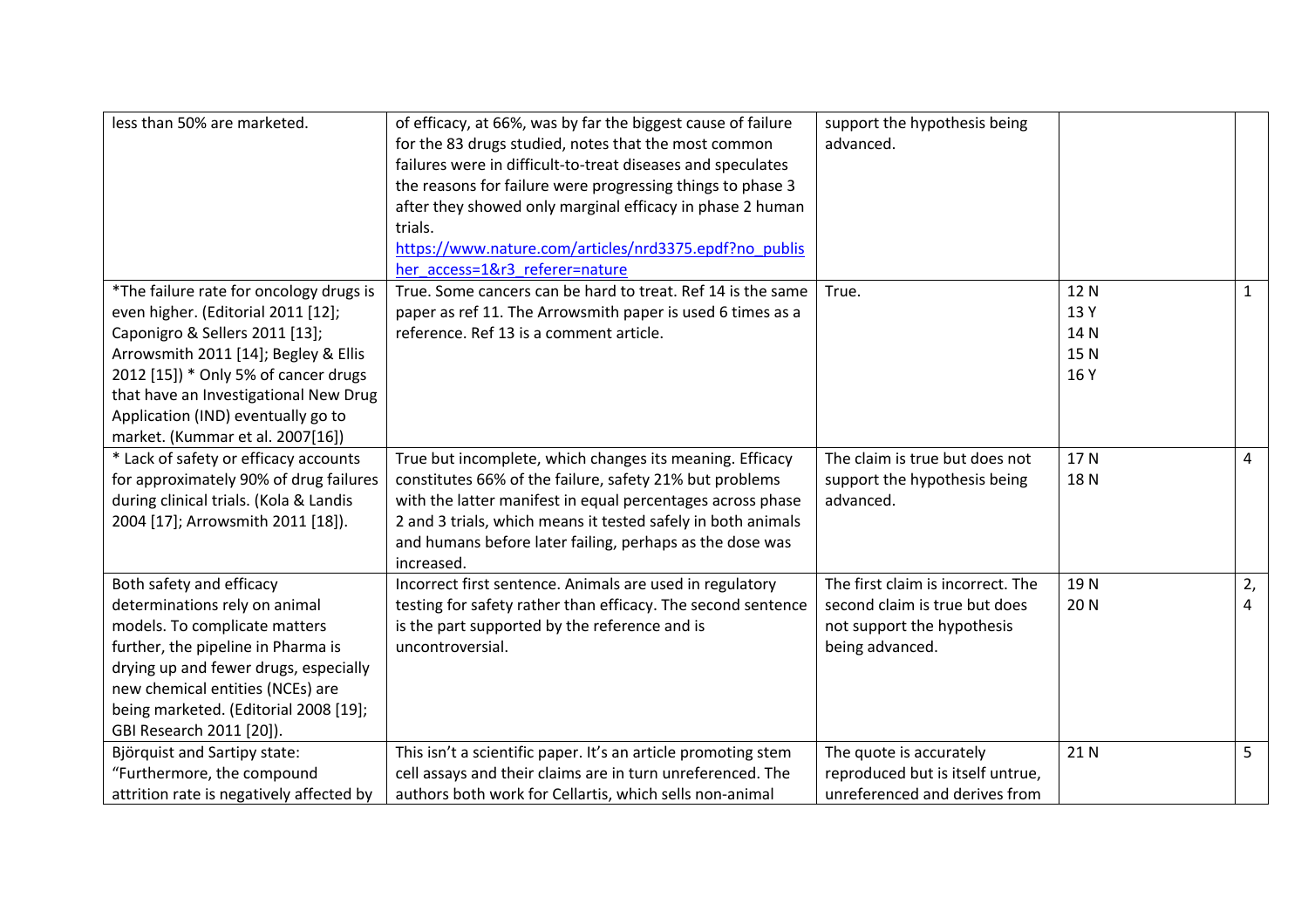| the inability to predict toxicity and | experimental tools.                                              | a business magazine not a peer-   |      |    |
|---------------------------------------|------------------------------------------------------------------|-----------------------------------|------|----|
| efficacy in humans. These             |                                                                  | reviewed paper.                   |      |    |
| shortcomings are in turn caused by    | https://www.ddw-online.com/therapeutics/p92860-                  |                                   |      |    |
| the use of experimental pre-clinical  | human-es-cell-derived-functional-cells-as-tools-in-drug-         |                                   |      |    |
| model systems that have a limited     | discoverywinter-2007.html                                        |                                   |      |    |
| human clinical relevance" (Björquist  |                                                                  |                                   |      |    |
| & Sartipy 2007 [21])                  |                                                                  |                                   |      |    |
| * Then-U.S. Secretary of Health and   | True but incomplete, which changes its meaning. Note             | The quote is accurately           | 22 N | 6  |
| Human Services Mike Leavitt stated in | laboratory and animal studies, so mainly non-human               | reproduced but is talking about   |      |    |
| 2006: "Currently, nine out of ten     | methods. Again, this is not a criticism of safety testing.       | efficacy failures following       |      |    |
| experimental drugs fail in clinical   |                                                                  | primarily non-animal safety       |      |    |
| studies because we cannot accurately  |                                                                  | testing.                          |      |    |
| predict how they will behave in       |                                                                  |                                   |      |    |
| people based on laboratory and        |                                                                  |                                   |      |    |
| animal studies." (FDA 2006 [22])      |                                                                  |                                   |      |    |
| Johnson et al. found that out of 39   | True but incomplete, which changes its meaning. The              | True, but the model being         | 23 Y | 6  |
| anticancer drugs tested on xenograft  | authors go on "However, for compounds with in vivo               | discussed (in 2001) was           |      |    |
| mice, only one mimicked the           | activity in at least one-third of tested xenograft models,       | outdated and atypical of animal   |      |    |
| response in humans. (Johnson et al.   | there was correlation with ultimate activity in at least         | experiments.                      |      |    |
| 2001 [23])                            | some Phase II trials. Thus, an efficient means of predicting     |                                   |      |    |
|                                       | activity in vivo models remains desirable for compounds          |                                   |      |    |
|                                       | with anti-proliferative activity in vitro."                      |                                   |      |    |
|                                       | https://www.ncbi.nlm.nih.gov/pubmed/11355958                     |                                   |      |    |
| Oncology drugs fail more frequently   | Repetition of point 5. Some cancers are hard to treat.           | True, but the quote doesn't       | 24 Y | 4  |
| in clinical trials than most other    |                                                                  | support the hypothesis being      | 25 Y |    |
| categories. (DiMasi & Grabowski       |                                                                  | advanced since the main reason    |      |    |
| 2007[24]; DiMasi et al. 2010 [25])    |                                                                  | for failure is advancing drugs to |      |    |
|                                       |                                                                  | phase 3 human trials despite a    |      |    |
|                                       |                                                                  | poor showing in phase 2.          |      |    |
| There have been many attempts to      | Again, incomplete which changes its meaning. This is an          | The reference does not back up    | 26 N | 3, |
| reproduce human cancers in mice.      | article not a scientific paper. The article is about genetically | the claim nor the wider           |      | 4  |
| The nude mouse lacked the FOX1        | engineering mice to make them better predictors of a             | hypothesis.                       |      |    |
| gene, the SCID mouse was created      | drug's efficacy and does not refer to all mouse models. The      |                                   |      |    |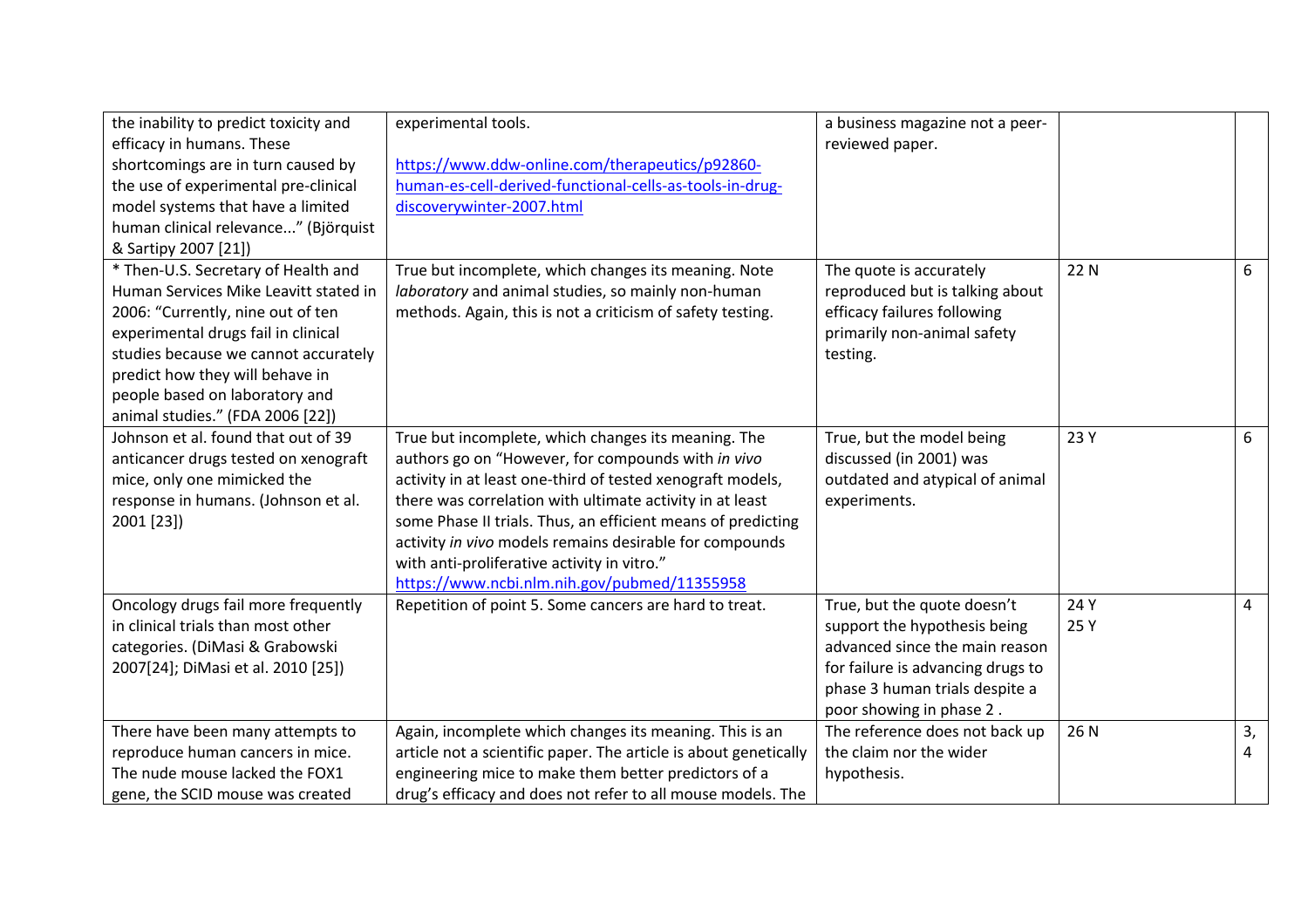| with a very deficient immune system,   | author goes on:                                              |                                  |      |   |
|----------------------------------------|--------------------------------------------------------------|----------------------------------|------|---|
| and there have been many more          |                                                              |                                  |      |   |
| models. All have failed to predict     | "In this trial, however, principal investigator Pier Paolo   |                                  |      |   |
| human response and have misled         | Pandolfi and others have engineered the mice to develop      |                                  |      |   |
| researchers. Zielinska discusses       | cancers that carry mutations similar to those seen in        |                                  |      |   |
| mouse models of cancer stating they:   | cancer patients-mutations scientists suspect may explain     |                                  |      |   |
| "rarely predict how a human will       | why some patients respond to a particular treatment and      |                                  |      |   |
| respond to the same treatment."        | some don't."                                                 |                                  |      |   |
| Zielinska then quotes Marks of the     |                                                              |                                  |      |   |
| NCI, and who is also head of the       | https://www.the-scientist.com/uncategorized/building-a-      |                                  |      |   |
| <b>Mouse Models of Human Cancers</b>   | better-mouse-43400                                           |                                  |      |   |
| Consortium, as saying: "we had loads   |                                                              |                                  |      |   |
| of models that were not predictive,    | The quote, from 9 years ago, " we had loads of models        |                                  |      |   |
| that were [in fact] seriously          | that were not predictive, that were [in fact] seriously      |                                  |      |   |
| misleading."(Zielinska 2010 [26])      | misleading" was referring to the situation before the        |                                  |      |   |
|                                        | new animal models were available.                            |                                  |      |   |
| * The NCI had previously tested mice   | Incomplete, which changes its meaning. This is an article    | Incorrect application of a       | 27 N | 6 |
| with 12 anti-cancer drugs being        | not a scientific paper. Similar to the above, the article is | historic claim to refer to the   |      |   |
| successfully used to treat humans.     | referring to an older way of doing things. In this case      | present situation. The NCI       |      |   |
| The mice were growing 48 different     | xenograph mice.                                              | believes efficacious treatments  |      |   |
| kinds of human cancers. The study      |                                                              | for human cancers have been      |      |   |
| revealed that 30 out of 48 times (63%) | http://science.sciencemag.org/content/278/5340/1041.lo       | (temporarily) lost because of    |      |   |
| the drugs that were effective against  | n <sub>g</sub>                                               | lots of reasons including        |      |   |
| human cancers were ineffective in the  |                                                              | development being halted         |      |   |
| mice that were growing the human       | The author goes on                                           | because it did not treat the     |      |   |
| cancers. The NCI believes efficacious  |                                                              | target system, yet was useful    |      |   |
| treatments for human cancers have      | "And attempts to use human cells in culture don't seem to    | for other diseases like cancers. |      |   |
| been lost because of animal testing.   | be faring any better, partly because cell culture provides   | An example is Thalidomide,       |      |   |
| (Gura 1997 [27])                       | no information about whether a drug will make it to the      | which is today used a cancer     |      |   |
|                                        | tumor site. To create better models of cancer development    | drug.                            |      |   |
|                                        | in humans, investigators are now drawing on knowledge of     |                                  |      |   |
|                                        | human cancer-related gene mutations to genetically alter     |                                  |      |   |
|                                        | mice so that they carry the same kinds of changes that       |                                  |      |   |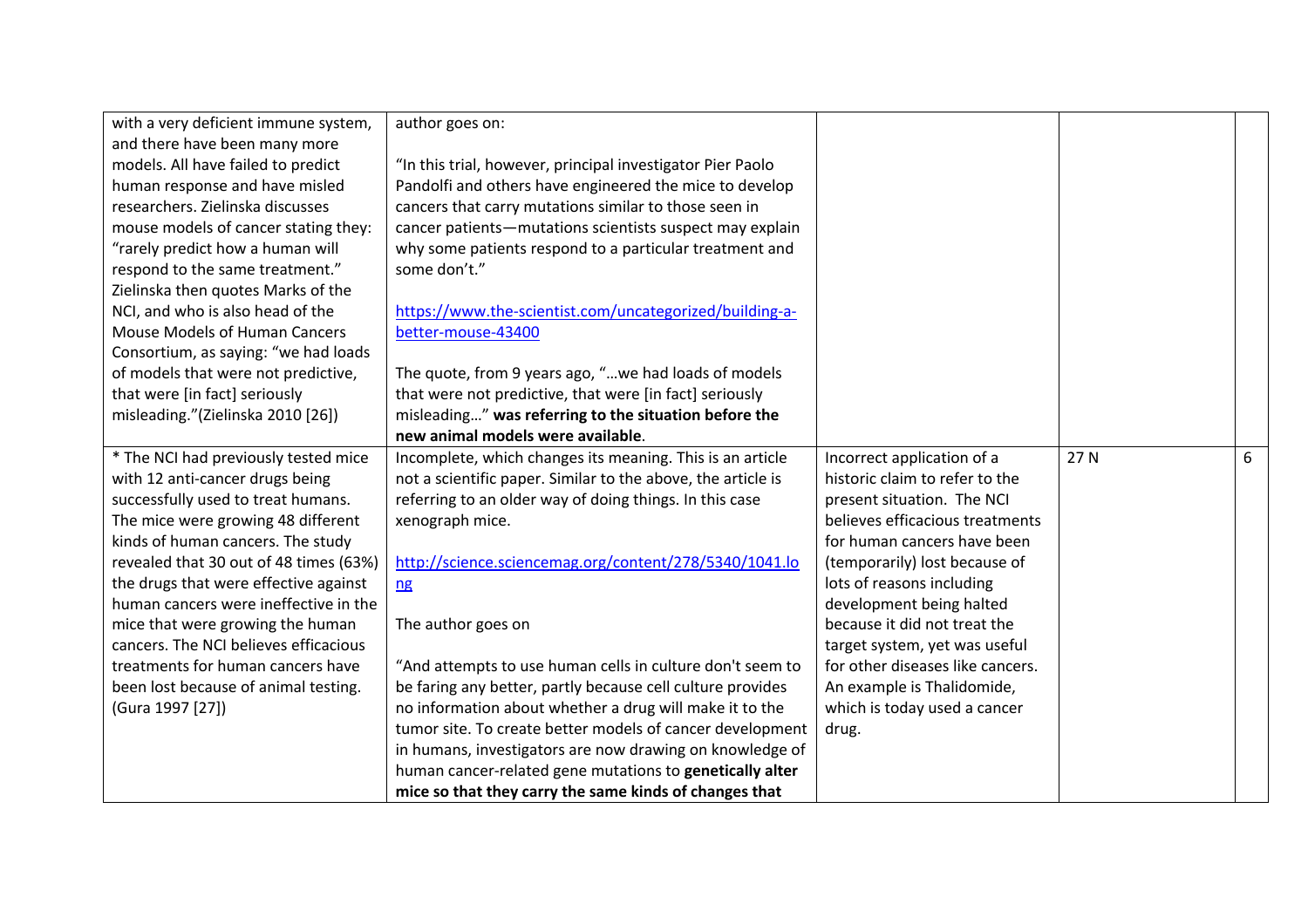|                                                                       | lead to cancer in humans"                                                                                                  |                                                               |              |              |
|-----------------------------------------------------------------------|----------------------------------------------------------------------------------------------------------------------------|---------------------------------------------------------------|--------------|--------------|
| The problem of animal models is well<br>known to the drug development | Sentence one falsely equates animal trials with being the<br>totality of preclinical testing. Sentence two refers again to | The first sentence falsely<br>stylises preclinical testing as | 28 Y<br>29 Y | 4            |
| community. Cook et al state: "Over                                    | all non-human methods of conducting research, does not                                                                     | animal research and uses a                                    |              |              |
| many years now there has been a                                       | affect animals' record with regards to safety testing and is                                                               | quote about efficacy testing in                               |              |              |
| poor correlation between preclinical                                  | narrowly focussed on cancer.                                                                                               | the context of safety testing.                                |              |              |
| therapeutic findings and the eventual                                 |                                                                                                                            |                                                               |              |              |
| efficacy of these [anti-cancer]                                       |                                                                                                                            |                                                               |              |              |
|                                                                       |                                                                                                                            |                                                               |              |              |
| compounds in clinical trials (Johnson                                 |                                                                                                                            |                                                               |              |              |
| et al. 2001; [28] Suggitt & Bibby 2005                                |                                                                                                                            |                                                               |              |              |
| $[29]$ ).                                                             |                                                                                                                            |                                                               |              |              |
| * The development of antineoplastics                                  | True but incomplete, which changes its meaning.                                                                            | Equates preclinical testing with                              | 30Y          | 6            |
| is a large investment by the private                                  |                                                                                                                            | animal testing, then ignores the                              |              |              |
| and public sectors, however, the                                      | http://csmres.co.uk/cs.public.upd/article-                                                                                 | recommendation to use animal                                  |              |              |
| limited availability of predictive                                    | downloads/Cook 2012 Drug-Discovery-Today.pdf                                                                               | models.                                                       |              |              |
| preclinical systems obscures our                                      |                                                                                                                            |                                                               |              |              |
| ability to select the therapeutics that                               | The authors go on "Selecting the most appropriate in vivo                                                                  |                                                               |              |              |
| might succeed or fail during clinical                                 | model is essential during the drug development process to                                                                  |                                                               |              |              |
| investigation."(Cook, Jodrell, and                                    | enable accurate modelling of therapeutic efficacy. By                                                                      |                                                               |              |              |
| Tuveson 2012 [30])                                                    | developing innovative preclinical trials using sophisticated                                                               |                                                               |              |              |
|                                                                       | animal models that recapitulate the human malignancies in                                                                  |                                                               |              |              |
|                                                                       | question, we might be able to advance the field of drug                                                                    |                                                               |              |              |
|                                                                       | discovery, and improve success rates for potential novel                                                                   |                                                               |              |              |
|                                                                       | therapeutics in clinical trials."                                                                                          |                                                               |              |              |
| Singh and Ferrara echo this, stating:                                 | Half true, but this is not an indictment of the animal model                                                               | The reference doesn't indict                                  | 31Y          | $\mathbf{1}$ |
| "Over 90% of phase 3 clinical trials in                               | alone - preclinical is all non-human methods and early-                                                                    | animal models alone, but what                                 |              |              |
| oncology fail to meet their primary                                   | stage clinical is human studies. These areas all share the                                                                 | part is down to animals                                       |              |              |
| endpoints despite encouraging                                         | 'failure' rate. The 'paucity' of models means the lack of                                                                  | supports the hypothesis.                                      |              |              |
| preclinical and even early-stage                                      | them in the areas listed.                                                                                                  |                                                               |              |              |
| clinical data. This staggering and                                    |                                                                                                                            |                                                               |              |              |
| sobering figure underscores the                                       | The authors add "In addition, technological and logistical                                                                 |                                                               |              |              |
| limitations of existing animal models                                 | advances in mouse models of human cancer over the past                                                                     |                                                               |              |              |
| for the evaluation of potential                                       | five years have the potential to increase the clinical                                                                     |                                                               |              |              |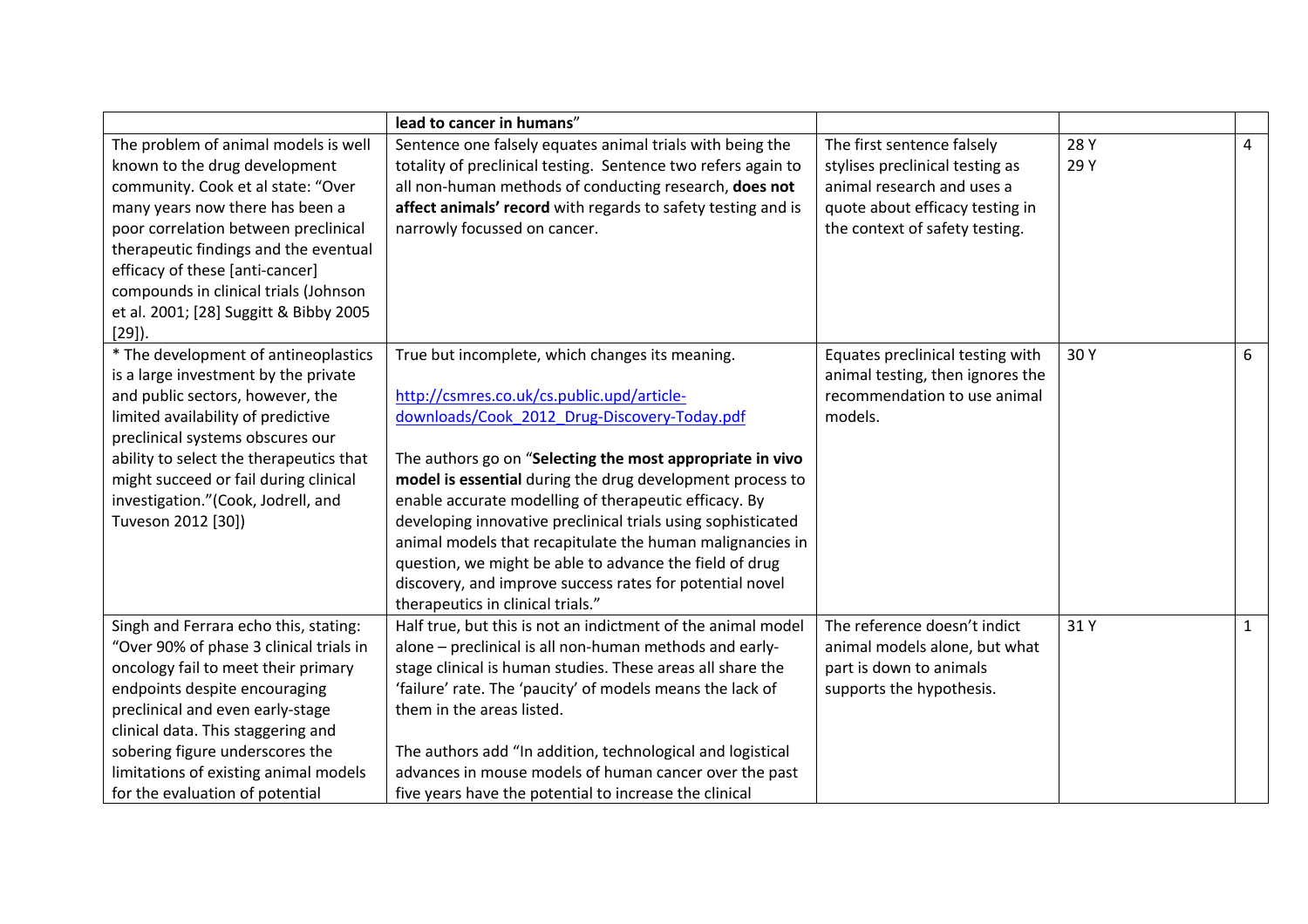| anticancer agents. The paucity of         | translatability of animal studies", which is an               |                               |      |    |
|-------------------------------------------|---------------------------------------------------------------|-------------------------------|------|----|
| models is especially apparent with the    | acknowledgement that their analysis may not reflect the       |                               |      |    |
| advent of drugs that target the tumor     | current situation.                                            |                               |      |    |
| milieu, or microenvironment, such as      |                                                               |                               |      |    |
| anti-angiogenics immunotherapies          |                                                               |                               |      |    |
| and compounds directed against            |                                                               |                               |      |    |
| tumor-associated fibroblasts."(Singh      |                                                               |                               |      |    |
| & Ferrara 2012 [31])                      |                                                               |                               |      |    |
| Wittenburg and Gustafson agree,           | Dr Greek has cut a key sentence out of the middle.            | Wittenburg and Gustafson      | 32 Y | 6, |
| stating: "The current drug                | Following the first sentence should be "Because of an         | agree with the previous       |      | 4  |
| development pathway in oncology           | obvious need for novel therapeutics in many types of          | reference, but neither agrees |      |    |
| research has led to a large attrition     | cancer, new compounds are being investigated in human         | with Dr Greek.                |      |    |
| rate for new drugs, in part due to a      | Phase I and Phase II clinical trials before a complete        |                               |      |    |
| general lack of appropriate preclinical   | understanding of their toxicity and efficacy profiles is      |                               |      |    |
| studies that are capable of accurately    | obtained."                                                    |                               |      |    |
| predicting efficacy and/or toxicity in    |                                                               |                               |      |    |
| the target population. One of the         | Therefore, a significant part of the failure rate is hurrying |                               |      |    |
| most serious challenges currently         | them through human trials in case they work, because the      |                               |      |    |
| facing pharmaceutical research of         | disease is cancer. More compounds could be eliminated         |                               |      |    |
| novel anti-cancer therapeutics is the     | before human trials, thus lowering the 'failure rate', but    |                               |      |    |
| lack of translation of efficacy and       | this would not yield more drugs.                              |                               |      |    |
| safety from preclinical models to         |                                                               |                               |      |    |
| human clinical trials, leading to a large |                                                               |                               |      |    |
| attrition rate of investigational         |                                                               |                               |      |    |
| compounds. For new oncology drugs,        |                                                               |                               |      |    |
| only about 5% of investigational new      |                                                               |                               |      |    |
| drug applications submitted progress      |                                                               |                               |      |    |
| beyond the investigational phase due      |                                                               |                               |      |    |
| to a general lack of preclinical systems  |                                                               |                               |      |    |
| that can accurately predict efficacy      |                                                               |                               |      |    |
| and toxicity of new                       |                                                               |                               |      |    |
| agents."(Wittenburg & Gustafson           |                                                               |                               |      |    |
| 2011 [32])                                |                                                               |                               |      |    |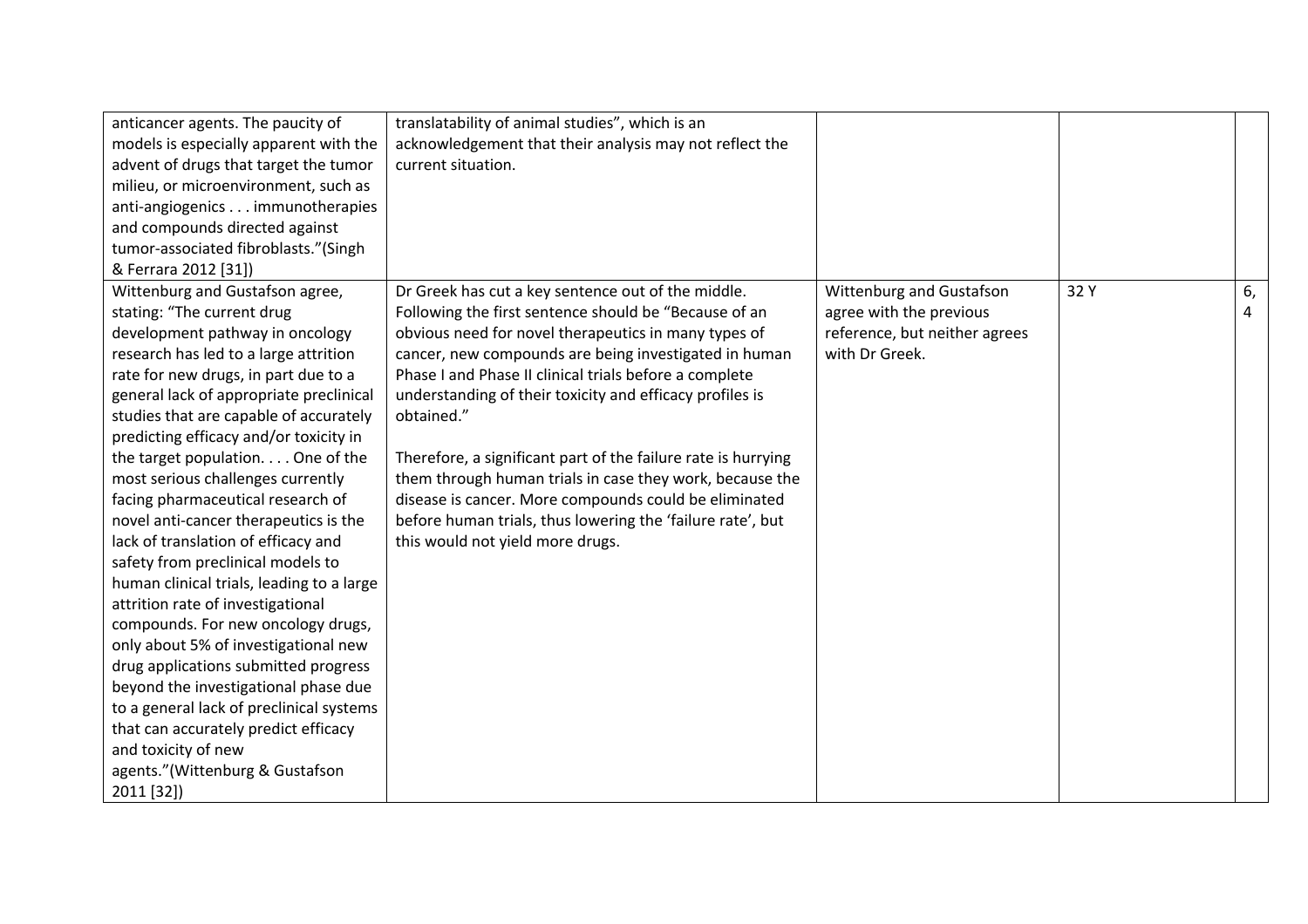| Animal models fail to predict safety as | A 15% failure rate means an 85% success rate, which          | The reference does not support | 33 Y | 3              |
|-----------------------------------------|--------------------------------------------------------------|--------------------------------|------|----------------|
| well as efficacy. Reviewers of Phase I  | cannot be described as a failure overall. This is also an    | the claim.                     |      |                |
| trials conducted by the National        | example from a niche area. The paper is looking at           |                                |      |                |
| Cancer Institute (NCI) from 1991-2002   | experimental chemotherapy and side-effects of any            |                                |      |                |
| discovered that 15% of participants     | chemotherapy are inevitable, let alone with experimental     |                                |      |                |
| undergoing single agent                 | doses.                                                       |                                |      |                |
| chemotherapy agents suffered            |                                                              |                                |      |                |
| serious side effects. (Horstmann et al. | Dr Greek's use of single-agent chemotherapy is particularly  |                                |      |                |
| 2005 [33])                              | unfortunate since they write:                                |                                |      |                |
|                                         |                                                              |                                |      |                |
|                                         | "In our view, it is inaccurate to refer to phase 1 oncology  |                                |      |                |
|                                         | studies as if they are all similar to one another." And      |                                |      |                |
|                                         |                                                              |                                |      |                |
|                                         | "The response rates of 4 to 6 percent and the toxicity-      |                                |      |                |
|                                         | related death rate of 0.5 percent continue to be viewed as   |                                |      |                |
|                                         | representative of phase 1 oncology trials, but these rates   |                                |      |                |
|                                         | are based on reviews of single-agent trials. They do not     |                                |      |                |
|                                         | take into full account the development of new types of       |                                |      |                |
|                                         | anticancer agents, trials of combinations of agents, new     |                                |      |                |
|                                         | trial designs, or improvements in supportive care, and they  |                                |      |                |
|                                         | do not present a comprehensive picture of the benefits       |                                |      |                |
|                                         | and risks associated with phase 1 trials."                   |                                |      |                |
|                                         |                                                              |                                |      |                |
|                                         | https://www.nejm.org/doi/full/10.1056/NEJMsa042220           |                                |      |                |
| Richard Klausner, then-director of the  | A fair use of an inaccurate and outdated comment. This is    | An inaccurate throwaway quote  | 34 N | 5 <sup>1</sup> |
| NCI said: "The history of cancer        | not a paper, although is referenced like a paper, but an     | cited as fact.                 |      |                |
| research has been a history of curing   | article in the LA Times from 1998. In it, Klausner uses an   |                                |      |                |
| cancer in the mouse We have             | inaccurate rhetorical flourish to both exaggerate 'cures' in |                                |      |                |
| cured mice of cancer for decades-       | mice and underplay advances in human medicine.               |                                |      |                |
| and it simply didn't work in            |                                                              |                                |      |                |
| humans."(Cimons et al. 1998 [34])       |                                                              |                                |      |                |
| In an editorial to two articles, Nature | True. The quote is a perfectly fine use of the first         | Incomplete quote describing an | 35N  | $\mathbf{1}$   |
| Medicine stated: "The complexity of     | reference. The second referenced paper (Van Dyke 2010)       | earlier model that was         | 36N  |                |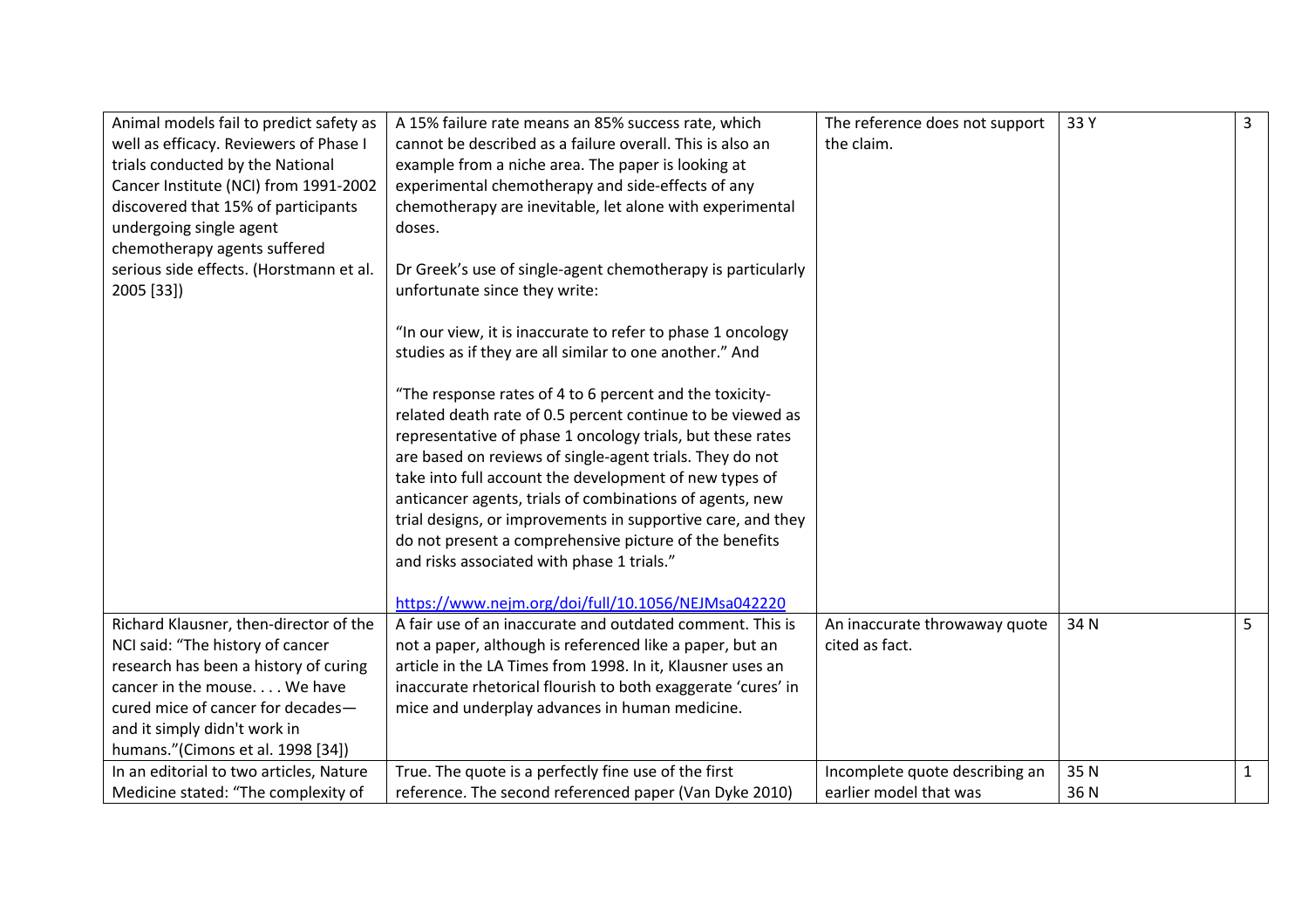| human metastatic cancer is difficult to   | praises the discoveries that came from investigating the      | superseded.                    |      |   |
|-------------------------------------------|---------------------------------------------------------------|--------------------------------|------|---|
| mimic in mouse models. As a               | reasons behind the historic lack of translation from mouse    |                                |      |   |
| consequence, seemingly successful         | to man, which led to better translation. It goes on:          |                                |      |   |
| studies in murine models do not           |                                                               |                                |      |   |
| translate into success in late phases of  | "First, if the model is, in fact, representative of the human |                                |      |   |
| clinical trials, pouring money, time      | disease, the observation that pancreatic cancers are          |                                |      |   |
| and people's hope down the                | resistant to drug uptake may explain why virtually every      |                                |      |   |
| drain."(Ellis & Fidler 2010; [35] Van     | therapy tested for this disease has failed and represents,    |                                |      |   |
| Dyke 2010 [36])                           | therefore, a breakthrough in advancing therapeutic            |                                |      |   |
|                                           | effectiveness. Second, the use of the GEM model               |                                |      |   |
|                                           | facilitated testing for therapeutic agents that promote       |                                |      |   |
|                                           | effective drug delivery, resulting in the development of a    |                                |      |   |
|                                           | protocol for combined therapy that targets both the           |                                |      |   |
|                                           | microenvironment, with the Smoothened inhibitor, and          |                                |      |   |
|                                           | the tumor cells, with gemcitabine."                           |                                |      |   |
| Caponigro and Sellers of the Novartis     | True, but the paper doesn't implicate animal models. The      | The reference does not support | 37 Y | 4 |
| Institutes For BioMedical Research,       | paper states "The often empirical treatment of cancer--       | the hypothesis.                |      |   |
| <b>Oncology Research and Oncology</b>     | which was initially based on inhibiting DNA synthesis and     |                                |      |   |
| Translational Medicine stated in 2011:    | cellular division--while having led to a number of            |                                |      |   |
| "Despite an improved understanding        | remarkable successes, remains prone to a high rate of         |                                |      |   |
| of the biology of cancer, and an          | clinical failure that results partly from a lack of           |                                |      |   |
| unprecedented volume of new               | understanding of how best to implement drugs in the           |                                |      |   |
| molecules in clinical trials, the number  | clinic."                                                      |                                |      |   |
| of highly efficacious drugs approved      |                                                               |                                |      |   |
| by the regulatory authorities remains     |                                                               |                                |      |   |
| disappointingly low. The significant      |                                                               |                                |      |   |
| attrition rate of drugs entering clinical |                                                               |                                |      |   |
| trials comes at a high price. This price  |                                                               |                                |      |   |
| is paid primarily by the underserved      |                                                               |                                |      |   |
| patient and secondarily by the            |                                                               |                                |      |   |
| pharmaceutical and biotechnology          |                                                               |                                |      |   |
| community, which invests enormous         |                                                               |                                |      |   |
| resources perfecting a molecule only      |                                                               |                                |      |   |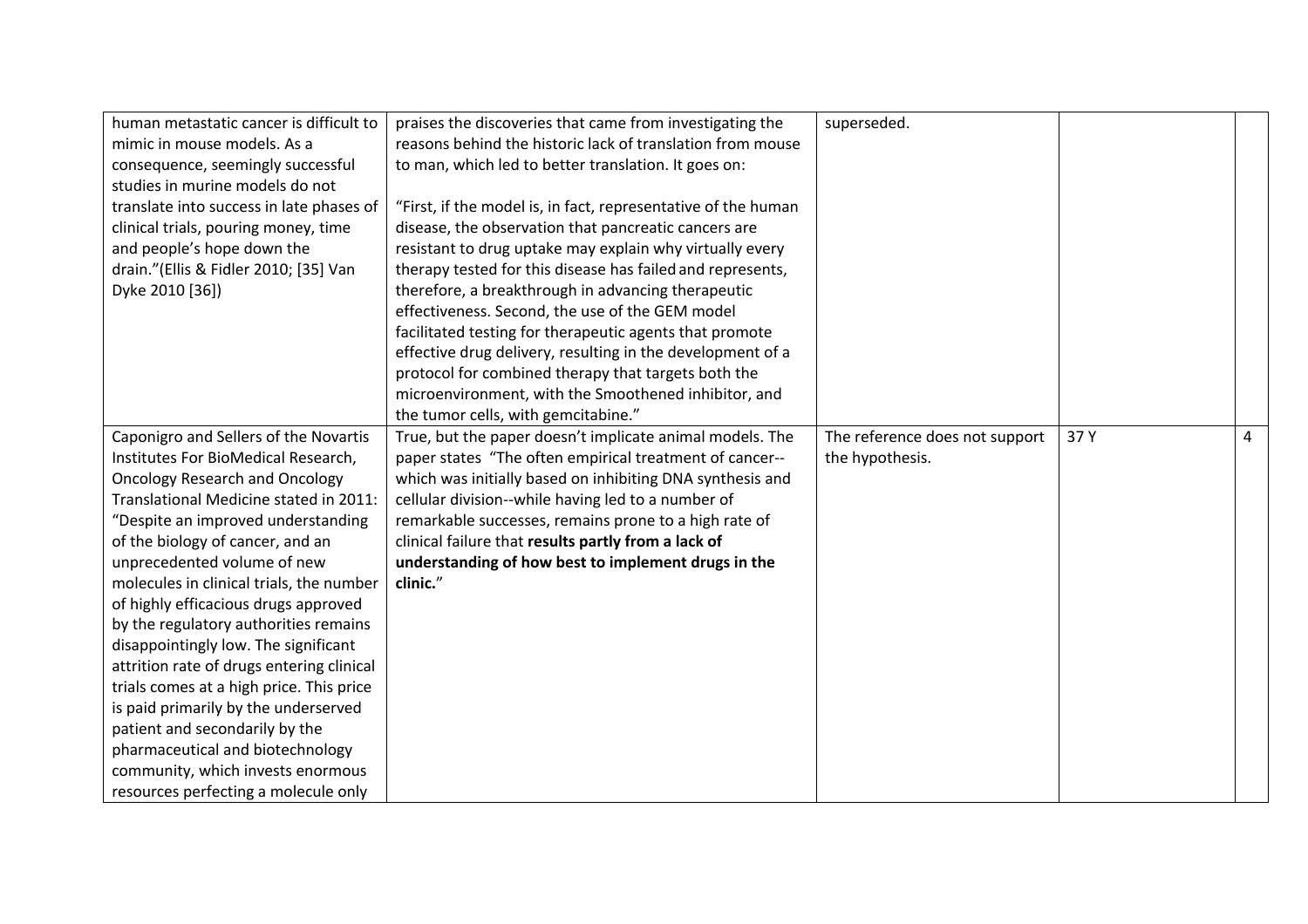| to watch it fail in humans.                |                                                             |                              |     |              |
|--------------------------------------------|-------------------------------------------------------------|------------------------------|-----|--------------|
| Cancer researcher Robert Weinberg,         | True only for one mouse model. This is another magazine     | This is a magazine article   | 38N | $\mathbf{1}$ |
| of Massachusetts Institute of              | article, not a scientific paper and it's talking about a    | commenting on a specific,    |     |              |
| Technology, was quoted by Leaf in          | specific form of mouse model (hence 'these mouse            | outdated method of research. |     |              |
| Fortune magazine as saying: "And it's      | models' in the quote), not all preclinical mouse models.    |                              |     |              |
| been well known for more than a            |                                                             |                              |     |              |
| decade, maybe two decades, that            | http://fortune.com/2004/03/22/cancer-medicines-drugs-       |                              |     |              |
| many of these preclinical human            | health/                                                     |                              |     |              |
| cancer models have very little             |                                                             |                              |     |              |
| predictive power in terms of how           | "One of the most frequently used experimental models of     |                              |     |              |
| actual human beings-actual human           | human cancer is to take human cancer cells that are grown   |                              |     |              |
| tumors inside patients-will respond.       | in a petri dish, put them in a mouse-in an                  |                              |     |              |
| preclinical models of human cancer,        | immunocompromised mouse-allow them to form a                |                              |     |              |
| in large part, stink hundreds of           | tumor, and then expose the resulting xenograft to different |                              |     |              |
| millions of dollars are being wasted       | kinds of drugs that might be useful in treating people."    |                              |     |              |
| every year by drug companies using         |                                                             |                              |     |              |
| these [animal] models."(Leaf 2004          |                                                             |                              |     |              |
| [38]) Leaf also quotes Homer Pearce,       |                                                             |                              |     |              |
| "who once ran cancer research and          |                                                             |                              |     |              |
| clinical investigation at Eli Lilly and is |                                                             |                              |     |              |
| now research fellow at the drug            |                                                             |                              |     |              |
| company" as saying: ". that mouse          |                                                             |                              |     |              |
| models are 'woefully inadequate' for       |                                                             |                              |     |              |
| determining whether a drug will work       |                                                             |                              |     |              |
| in humans. 'If you look at the millions    |                                                             |                              |     |              |
| and millions and millions of mice that     |                                                             |                              |     |              |
| have been cured, and you compare           |                                                             |                              |     |              |
| that to the relative success, or lack      |                                                             |                              |     |              |
| thereof, that we've achieved in the        |                                                             |                              |     |              |
| treatment of metastatic disease            |                                                             |                              |     |              |
| clinically,' he says, 'you realize that    |                                                             |                              |     |              |
| there just has to be something wrong       |                                                             |                              |     |              |
| with those models." (Leaf 2004 [39])       |                                                             |                              |     |              |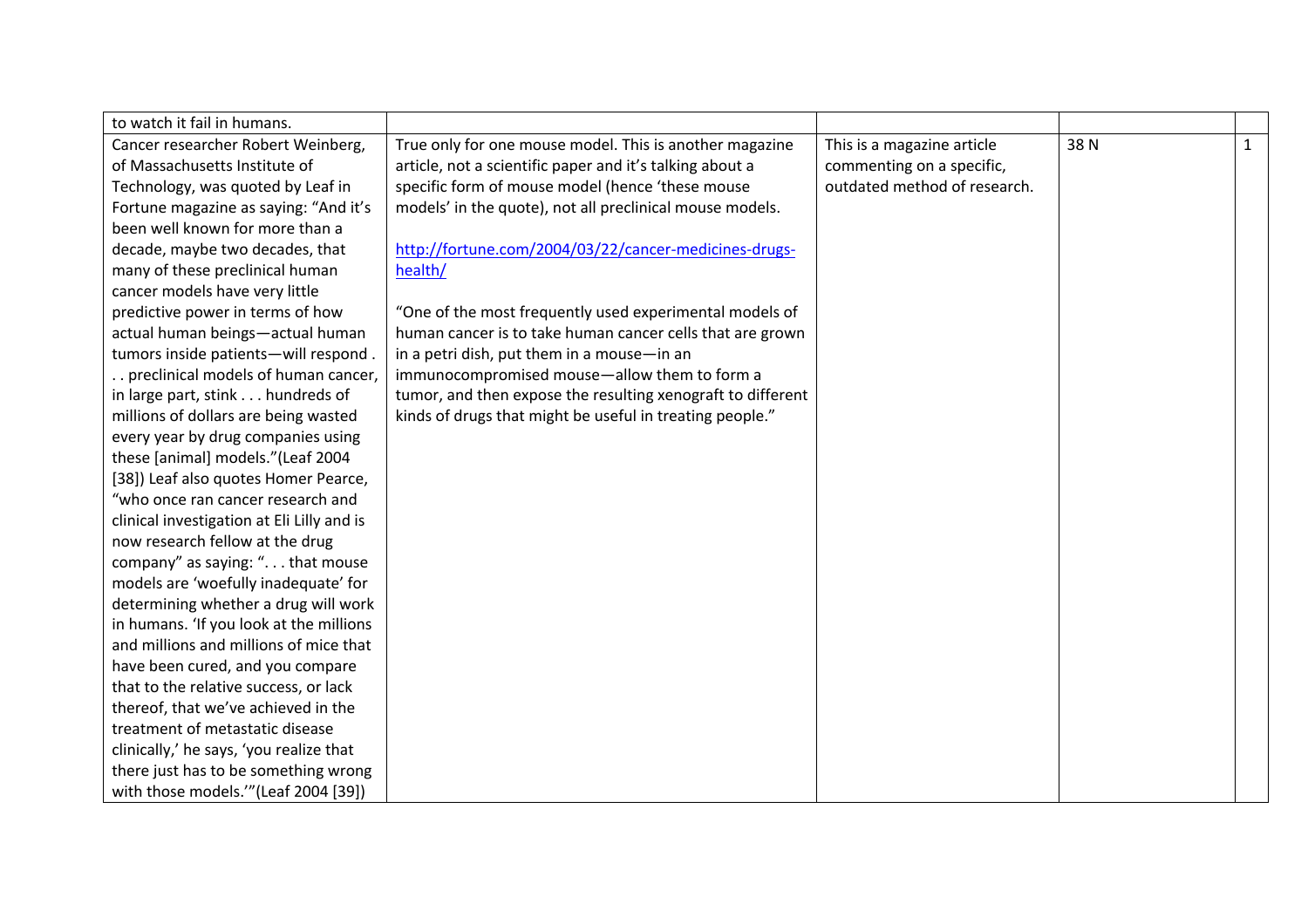| Others have also pointed out the       | Various misrepresentations. Not all papers. The six papers   | Misrepresentation of several | 40 Y | 6,             |
|----------------------------------------|--------------------------------------------------------------|------------------------------|------|----------------|
| inadequacy of animal models of         | are all about tweaking models to get better results, such as | papers, selective quoting    | 41 Y | 4,             |
| cancer, including genetically modified | moving away from xenografts. Some are critical of            | leaving out key context and  | 42 Y | $\overline{7}$ |
| animal models (Frese & Tuveson         | particular models at the time of writing some years ago      | examples of animal models    | 43 Y |                |
| 2007; [40] Kerbel 2003; [41] Singh et  | and the reference doesn't support a contemporary             | succeeding.                  | 44 Y |                |
| al. 2010;[42] Talmadge et al. 2007;    | criticism. The only mention of genetic models is reference   |                              | 45N  |                |
| [43] Peterson & Houghton 2004;[44]     | 42, which concludes that they model human responses          |                              | 46 Y |                |
| Francia & Kerbel 2010; [45] Johnson    | well so that part of the statement is not supported by the   |                              | 47N  |                |
| et al. 2001; [46] Zielinska 2010; [47] | reference.                                                   |                              | 48N  |                |
| Wade 2009 [48])                        |                                                              |                              |      |                |
|                                        | Frese & Tuveson 2007 (40) write "Animal models of cancer     |                              |      |                |
|                                        | provide an alternative means to determine the causes of      |                              |      |                |
|                                        | and treatments for malignancy, thus representing a           |                              |      |                |
|                                        | resource of immense potential for cancer medicine. The       |                              |      |                |
|                                        | sophistication of modelling cancer in mice has increased to  |                              |      |                |
|                                        | the extent that investigators can both observe and           |                              |      |                |
|                                        | manipulate a complex disease process in a manner             |                              |      |                |
|                                        | impossible to perform in patients."                          |                              |      |                |
|                                        |                                                              |                              |      |                |
|                                        | Kerbel (41) writes "Close inspection of retrospective and    |                              |      |                |
|                                        | prospective studies in the literature, however, reveals that |                              |      |                |
|                                        | human tumor xenografts-even non metastatic                   |                              |      |                |
|                                        | ectopic/subcutaneous "primary" tumor transplants-can be      |                              |      |                |
|                                        | remarkably predictive of cytotoxic chemotherapeutic          |                              |      |                |
|                                        | drugs that have activity in humans"                          |                              |      |                |
|                                        |                                                              |                              |      |                |
|                                        | Singh et al (42) write "Comparisons with corresponding       |                              |      |                |
|                                        | clinical trials indicate that these GEMMs model human        |                              |      |                |
|                                        | responses well."                                             |                              |      |                |
|                                        |                                                              |                              |      |                |
|                                        | Talmadge et al (43) Collectively, murine models are critical |                              |      |                |
|                                        | in drug development                                          |                              |      |                |
|                                        |                                                              |                              |      |                |
|                                        |                                                              |                              |      |                |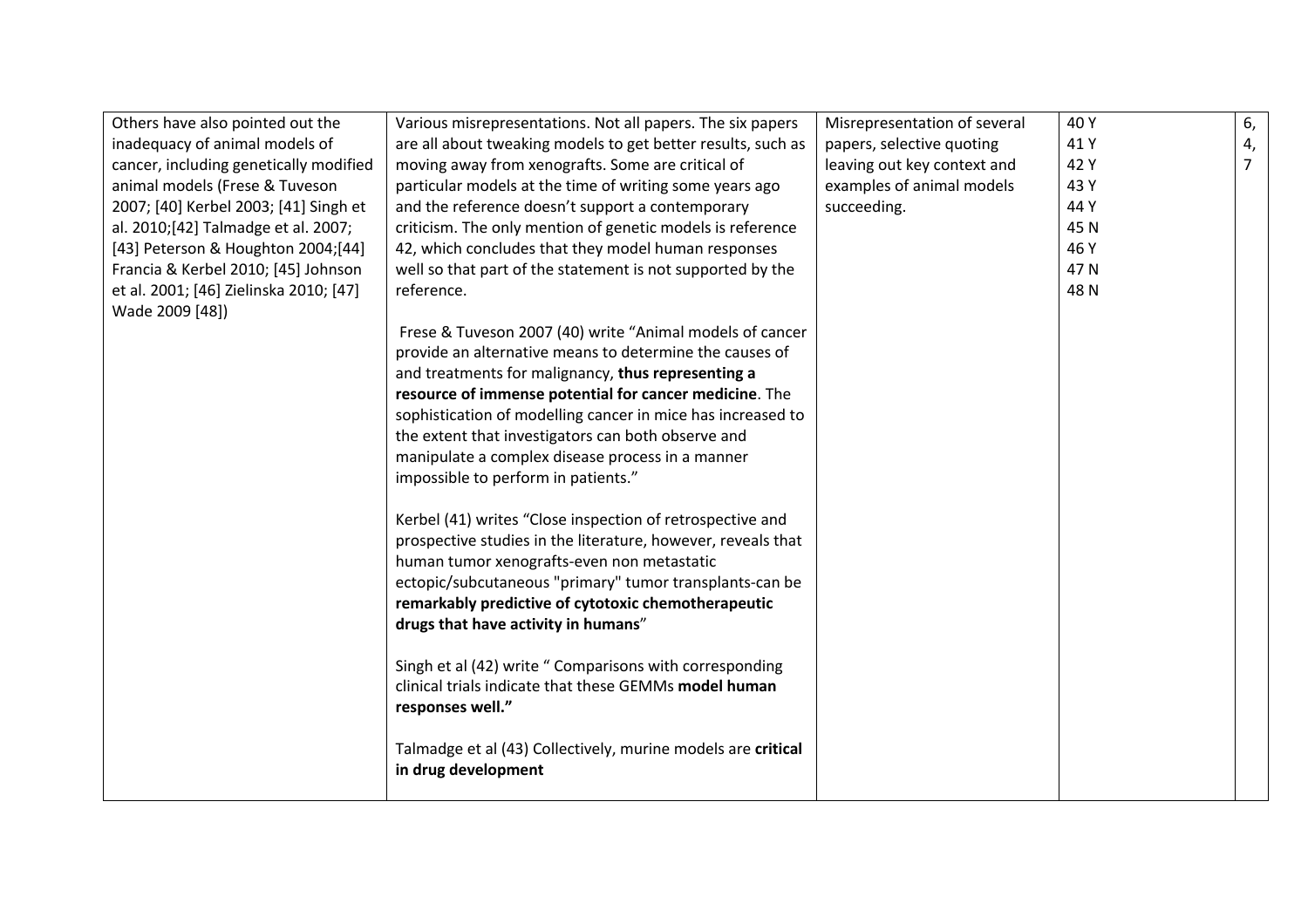|                                                                                                                                                                                                | Peterson & Houghton (44) are sceptical in a similar way<br>suggested by Dr Greek. They express 'reasonable<br>scepticism' over the value specifically of xenograft rodent<br>tumour models and do not pass judgement on the efficacy<br>of newer techniques such as transgenic mouse models.<br>Francia & Kerbel (45) is not a paper but a comment on a<br>paper behind a paywall.<br>Johnson et al. (46) are talking only about a specific type of<br>mouse model, writing in 2001.<br>Zielinska (47) is a magazine article not a paper. In it, new<br>animal models are being tried. They write,<br>"Using the mice to screen for more effective treatment<br>combinations, they found that APL 15;17 mice could be |                                             |      |         |
|------------------------------------------------------------------------------------------------------------------------------------------------------------------------------------------------|-----------------------------------------------------------------------------------------------------------------------------------------------------------------------------------------------------------------------------------------------------------------------------------------------------------------------------------------------------------------------------------------------------------------------------------------------------------------------------------------------------------------------------------------------------------------------------------------------------------------------------------------------------------------------------------------------------------------------|---------------------------------------------|------|---------|
|                                                                                                                                                                                                | arsenic trioxide, another chemotherapy drug. The APL<br>11;17 mice, in contrast, responded to RA combined with a<br>newer drug, phenylbutyrate, a histone deacetylase. Again,<br>both predictions bore out in the clinic, turning a fatal<br>form of leukemia into one with a 70-90 percent cure<br>rate."<br>Wade 2009 is an article in the New York Times. Its title<br>"New Treatment for Cancer Shows Promise in Testing".                                                                                                                                                                                                                                                                                        |                                             |      |         |
| Tamoxifen is a good example of the<br>shortcomings of animal models in<br>general. Tamoxifen was originally<br>touted as a birth control pill based on<br>rat studies and was only later found | Incorrect. The reference is in regard to human tumours<br>transplanted into mice only. Tamoxifen was developed as a<br>contraceptive and anti-cancer drug simultaneously and<br>was tested in "pre-menopausal patients with mammary<br>carcinoma, which was justified on the grounds that it might                                                                                                                                                                                                                                                                                                                                                                                                                    | The reference doesn't support<br>the claim. | 49 Y | 2,<br>3 |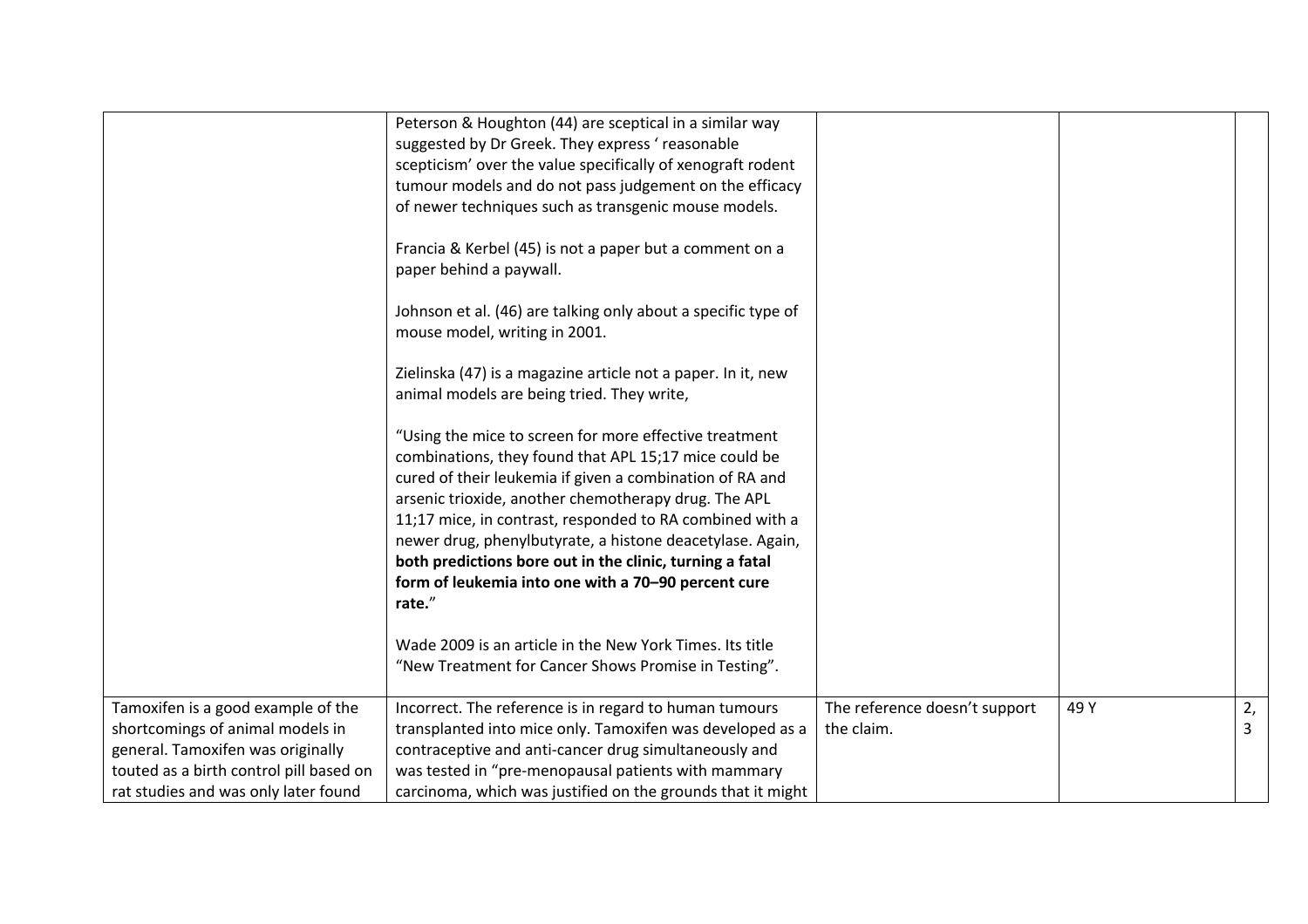| to be an anticancer chemical.           | have a therapeutic as well as an anti-fertility effect." So, |                                  |      |                |
|-----------------------------------------|--------------------------------------------------------------|----------------------------------|------|----------------|
| Moreover, it was ineffective as an oral | women with cancer.                                           |                                  |      |                |
| contraceptive as it actually increased  |                                                              |                                  |      |                |
| a woman's likelihood of becoming        | "Walpole wrote that the compound not only provided an        |                                  |      |                |
| pregnant. (Jordan & Robinson 1987       | interesting lead in oral contraception, but also in hormone- |                                  |      |                |
| [49]                                    | dependent cancers of the prostate and breast"                |                                  |      |                |
|                                         | https://www.ncbi.nlm.nih.gov/pmc/articles/PMC5600945/        |                                  |      |                |
|                                         |                                                              |                                  |      |                |
|                                         | The reference doesn't support the claim.                     |                                  |      |                |
| Tamoxifen acts by binding to the        | True. The reference is a letter to The Lancet                | The reference is correctly used, | 50N  | $\overline{4}$ |
| protein known as tubulin thus           | https://www.thelancet.com/pdfs/journals/lancet/PII0140-      | but doesn't support the          |      |                |
| inhibiting cell division. After         | 6736(92)93162-G.pdf and its contents are a reasonable        | hypothesis.                      |      |                |
| discovered to be effective against      | reference in support of the statement.                       |                                  |      |                |
| cancer, Tamoxifen was shown to          |                                                              |                                  |      |                |
| causes liver tumors in some strains of  |                                                              |                                  |      |                |
| rat, but not in mice or                 |                                                              |                                  |      |                |
| hamsters.(Powles 1992 [50])             |                                                              |                                  |      |                |
| If this had been discovered in          | The reference is not a paper                                 | The reference is correctly used, | 51N  | 5              |
| preclinical trials, the drug would not  | (https://www.nature.com/articles/nrd1057) but supports       | but is itself incorrect.         |      |                |
| have come to market.(Editorial 2003     | the statement, although is itself flawed, since it suggests  |                                  |      |                |
| [51]                                    | that animal data from rats was the only data used to         |                                  |      |                |
|                                         | declare the drug's safety. The fact it was different in mice |                                  |      |                |
|                                         | and hamsters would have been enough to keep                  |                                  |      |                |
|                                         | investigations going. However the reference is fairly used.  |                                  |      |                |
| According to D. N. Richardson of the    | True but irrelevant. The reference supports this point, but  | The reference is correctly used, | 52 Y | $\overline{4}$ |
| Imperial Chemistries Industries PLC:    | Tamoxifen is an unusual case in that it was tested in        | but doesn't support the          |      |                |
| "No laboratory tests for anti-tumour    | humans early because they had cancer.                        | hypothesis.                      |      |                |
| activity were carried out for Nolvadex  |                                                              |                                  |      |                |
| [tamoxifen] until after the activity in |                                                              |                                  |      |                |
| human patients had been                 |                                                              |                                  |      |                |
| confirmed."(Richardson 1988 [52])       |                                                              |                                  |      |                |
| The most common side effect of          | Not entirely true, but this 40 year old text book may have   | Not a paper but the reference is | 53 N | $\mathbf{1}$   |
| Tamoxifen is nausea and vomiting,       | asserted that. As this states                                | largely fairly used.             |      |                |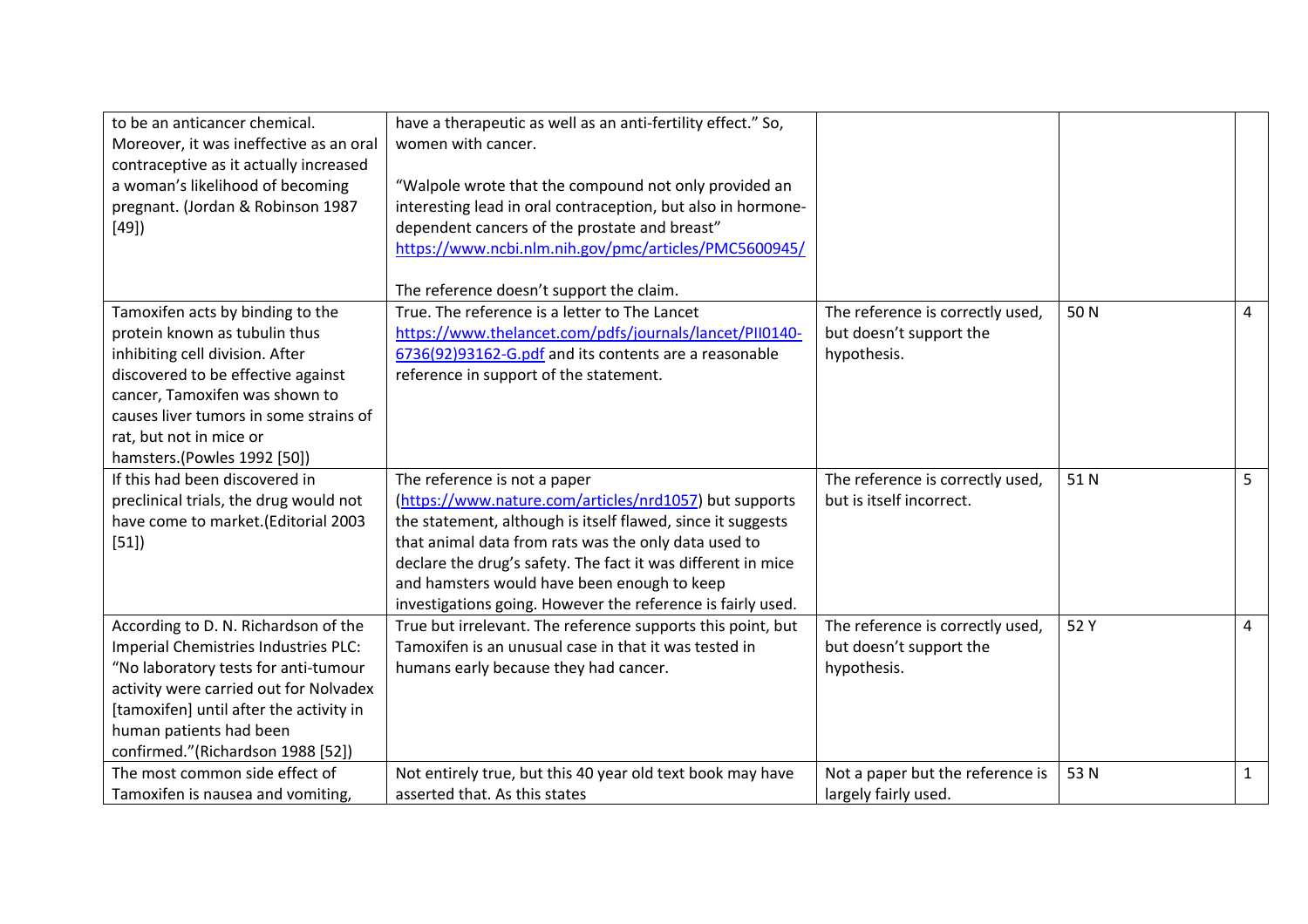| which was not seen in dogs, which are    | https://www.ncbi.nlm.nih.gov/pmc/articles/PMC2737646/           |                                |      |                |
|------------------------------------------|-----------------------------------------------------------------|--------------------------------|------|----------------|
| touted as the best species to use        |                                                                 |                                |      |                |
| when looking for that side               | "The question can only be addressed by asking a                 |                                |      |                |
| effect.(Tucker et al. 1984 [53]          | supplementary question 'In response to which stimulus?'"        |                                |      |                |
|                                          |                                                                 |                                |      |                |
|                                          | As the reference is very out of date it's not salient to a      |                                |      |                |
|                                          | discussion of modern knowledge or techniques.                   |                                |      |                |
| Sadly, even the drugs that do come to    | True but not more broadly representative. These                 | Use of niche, unrepresentative | 54 N | $\overline{7}$ |
| market are too frequently not very       | cherrypicked examples are not sufficient to back up such a      | examples.                      | 55 Y |                |
| effective against cancer. In the case of | huge claim. The failure rates cited here are all connected      |                                | 56N  |                |
| breast cancer, for instance, most        | with niche forms of cancer or describe later attempts at        |                                |      |                |
| women do not benefit from                | treatment. 50-80% of early breast cancers are cured by          |                                |      |                |
| chemotherapy. As a general rule, one-    | surgery alone, with the survival rate boosted by various        |                                |      |                |
| third of women diagnosed with breast     | treatments.                                                     |                                |      |                |
| cancer would have improved without       |                                                                 |                                |      |                |
| the chemotherapy and one-third           | The first paper it cites is very clear that the study it's      |                                |      |                |
| would have died with or without it.      | reporting on is poorly designed. The first reference is called  |                                |      |                |
| Only one-third actually benefit from     | "Earlier chemotherapy for breast cancer: perhaps too late       |                                |      |                |
| the treatment. Along the same lines,     | but still useful." It says of the data behind this statement    |                                |      |                |
| chemotherapies for cancer have           | "This trial was started in 1988, and because of slow            |                                |      |                |
| decreased the size of the tumors but     | accrual, was stopped short of the number of patients that       |                                |      |                |
| at the expense of an increase in         | were really needed for adequate statistical power.              |                                |      |                |
| frequency of secondary tumors and a      | Nevertheless, the addition of perioperative chemotherapy        |                                |      |                |
| very adversely affected lifestyle.       | in this trial did not significantly improve overall or disease- |                                |      |                |
| Furthermore, most chemotherapy           | free survival. Unfortunately, despite a valiant effort, the     |                                |      |                |
| does not prolong life or result in a     | design of this trial probably doomed it to reach this result    |                                |      |                |
| longer, high quality life. (Bear 2003;   | from the beginning, for a number of reasons."                   |                                |      |                |
| [54] Savage 2008; [55] Mittra 2007       |                                                                 |                                |      |                |
| $[56]$                                   | The second reference is very specific - referring only to       |                                |      |                |
|                                          | higher intensity chemo in small-cell lung cancer vs normal      |                                |      |                |
|                                          | chemo.                                                          |                                |      |                |
|                                          |                                                                 |                                |      |                |
|                                          | High-Intensity Chemotherapy Does Not Improve Survival in        |                                |      |                |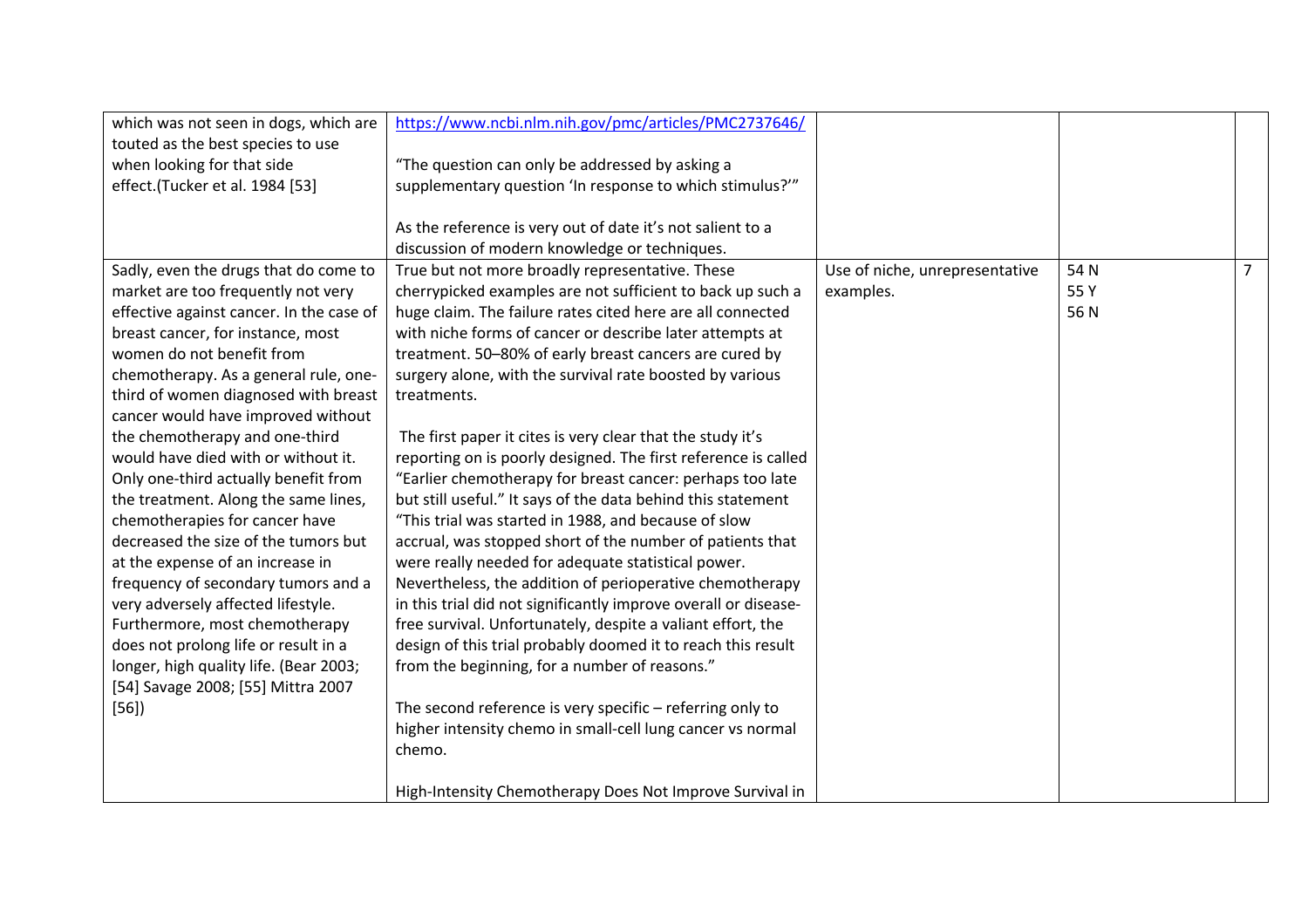|                                                                                                                                                                                                                                                                                                                                                                                                                                                                                                                                                                                                                                                                                                                                                                                             | Small Cell Lung Cancer. Journal of the National Cancer<br>Institute 100 (8):519.<br>The third reference is concerned with epithelial cancers,<br>and supports the spirit of the statement that<br>chemotherapy can shrink tumours, but lead them to grow<br>back faster if the cancer cells are not eradicated, but<br>equally notes that doctors have therefore shifted to other<br>drugs and treatments for these types of cancer<br>https://www.nature.com/articles/ncponc0772                                                                                                                                                                                                                                                                                                                                                                                |                                                                                                                                                                                                                                                                                                                                                                                                                                              |     |         |
|---------------------------------------------------------------------------------------------------------------------------------------------------------------------------------------------------------------------------------------------------------------------------------------------------------------------------------------------------------------------------------------------------------------------------------------------------------------------------------------------------------------------------------------------------------------------------------------------------------------------------------------------------------------------------------------------------------------------------------------------------------------------------------------------|------------------------------------------------------------------------------------------------------------------------------------------------------------------------------------------------------------------------------------------------------------------------------------------------------------------------------------------------------------------------------------------------------------------------------------------------------------------------------------------------------------------------------------------------------------------------------------------------------------------------------------------------------------------------------------------------------------------------------------------------------------------------------------------------------------------------------------------------------------------|----------------------------------------------------------------------------------------------------------------------------------------------------------------------------------------------------------------------------------------------------------------------------------------------------------------------------------------------------------------------------------------------------------------------------------------------|-----|---------|
| Enna and Williams, in 2009, state:<br>Success in federally funded drug<br>discovery initiatives has had a<br>checkered history. As one example,<br>while the 1971 National Cancer Act<br>gave the National Cancer Institute a<br>charter to cure cancer, the incidence<br>of this disease in the United States<br>remains the highest in the world, with<br>a death rate that has remained<br>unchanged for over 50 years (193.9<br>per 100,000 in 1950 vs. 193.4 per<br>100,000 in 2002). This lack of progress<br>is both surprising and disappointing<br>given the billions of dollars spent over<br>the past 40 years on improving<br>treatment options, reducing cancer-<br>related behaviors, such as smoking,<br>and increasing efforts in early<br>detection (Aggarwal, Danda, Shan | This reference, from a book not a paper, is fairly used but<br>out of date and no longer true. The overall rate of cancer<br>deaths in the U.S. has declined by 27% during the past 25<br>years, using the same report that gave us the figures of<br>193.9 per 100,000.<br>"The cancer death rate reached its peak in 1991, with<br>215.1 deaths per 100,000 population, but dropped steadily<br>by about 1.5% per year to 156 per 100,000 population in<br>2016".<br>https://www.healio.com/hematology-oncology/lung-<br>cancer/news/in-the-journals/%7B49a68303-a995-4a28-<br>961e-b17ebb69d95a%7D/us-cancer-deaths-down-27-in-<br>25-years-but-socioeconomic-gaps-widening<br>With regard to this paper, the authors don't say that<br>animals cannot predict human effects, but that poor<br>experimental modelling using animals leads to poor<br>results. | Both the claim and the Enna<br>and Williams reference are no<br>longer reflective of modern<br>cancer survival rates.<br>The papers are misused and do<br>not support the claims, with<br>one pointedly highlighting the<br>many non-animal causes for<br>study failure such as inadequate<br>sample sizes, which Dr Greek<br>has wrongly labelled<br>'deficiencies in the animal<br>models', when the deficiency is<br>in the study design. | 57N | 5,<br>3 |
| Gupta, & Gehlot, 2009). Many are<br>now coming to the realization that, as                                                                                                                                                                                                                                                                                                                                                                                                                                                                                                                                                                                                                                                                                                                  | "The poor translation record of animal models to humans                                                                                                                                                                                                                                                                                                                                                                                                                                                                                                                                                                                                                                                                                                                                                                                                          |                                                                                                                                                                                                                                                                                                                                                                                                                                              |     |         |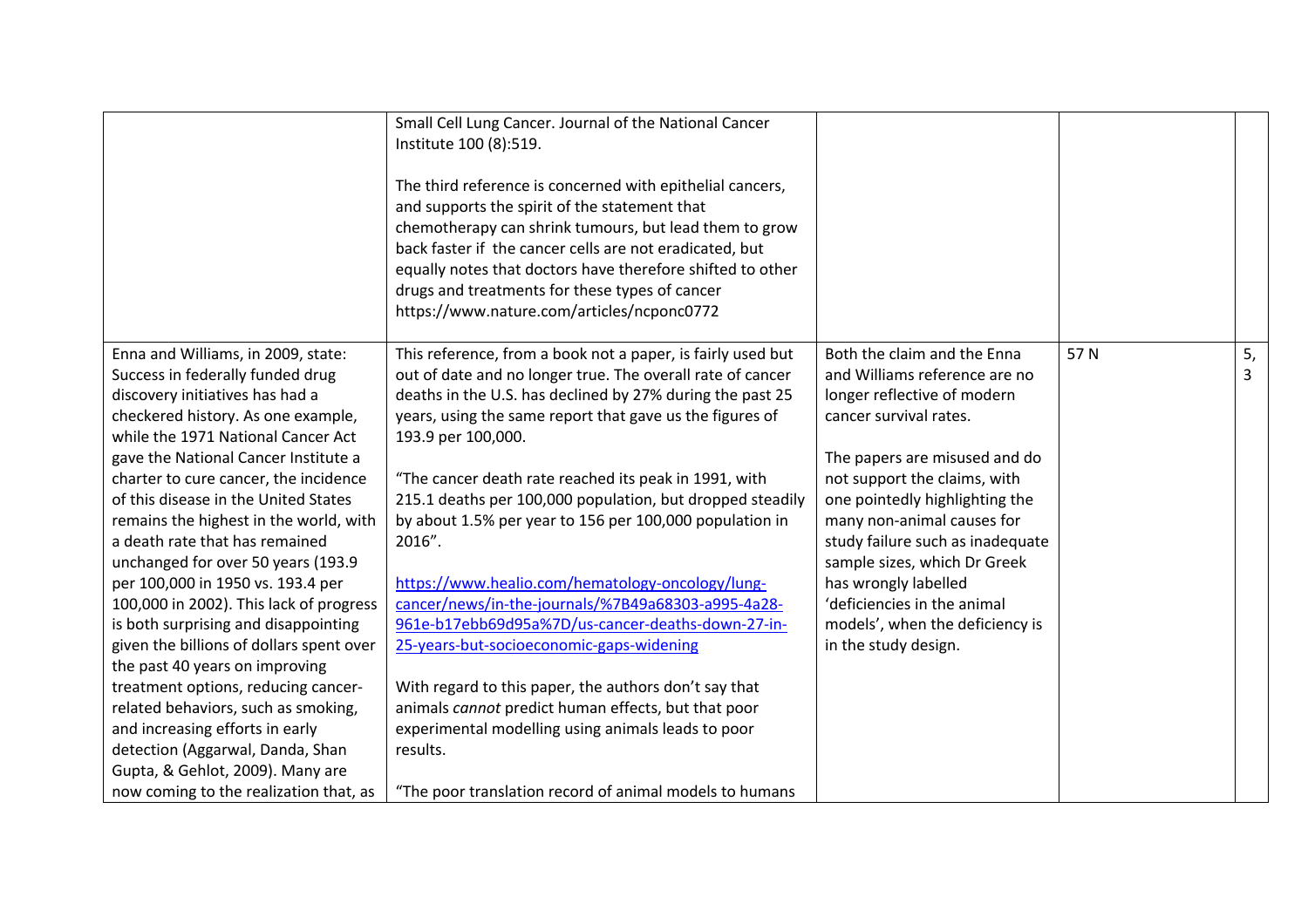| in other therapeutic areas, the         | has been attributed to poor preclinical methodologies        |                                 |      |   |
|-----------------------------------------|--------------------------------------------------------------|---------------------------------|------|---|
| greatest limitation for identifying new | (Green, 2008, Hackam, 2001, Perel et al., 2007) which        |                                 |      |   |
| drugs for treating cancer are the       | include a lack of blinding and randomisation, adequate       |                                 |      |   |
| deficiencies in the animal models       | power/size (animal numbers), and an "optimization bias"      |                                 |      |   |
| used for testing NCEs [new chemical     | in that very often only positive results are reported."(page |                                 |      |   |
| entities, also referred to as new       | 12)                                                          |                                 |      |   |
| molecular entities or NMEs]             |                                                              |                                 |      |   |
| (Aggarwal et al., 2009) A major         | With the second point they are recommending more             |                                 |      |   |
| hurdle in the translational medicine    | animals are used to strengthen the statistical power of the  |                                 |      |   |
| undertaking is the fact that most       | study.                                                       |                                 |      |   |
| preclinical animal models of disease    |                                                              |                                 |      |   |
| generally lack predictive value with    | https://books.google.co.uk/books?id=jW763NvA_jAC&pg=         |                                 |      |   |
| respect to the human condition under    | PA9&dq=Aggarwal,+Danda,+Shan+Gupta,+%26+Gehlot,+2            |                                 |      |   |
| study. Indeed, the false positives that | 009&hl=en&sa=X&ved=0ahUKEwii2920w8DhAhWSTRUIHZ               |                                 |      |   |
| result from the present generation of   | yIDCwQ6AEIKjAA#v=onepage&q=false%20positives&f=fals          |                                 |      |   |
| animal assays are a major cause of      | $e+$                                                         |                                 |      |   |
| NCE attrition in the clinic either      |                                                              |                                 |      |   |
| because of lack of efficacy or the      |                                                              |                                 |      |   |
| appearance of unacceptable side         |                                                              |                                 |      |   |
| effects that were not detected          |                                                              |                                 |      |   |
| preclinically [in animals]. While there |                                                              |                                 |      |   |
| are notable, albeit retrospective,      |                                                              |                                 |      |   |
| exceptions (Zambrowicz & Sands,         |                                                              |                                 |      |   |
| 2003), this weakness in the             |                                                              |                                 |      |   |
| conventional drug discovery process     |                                                              |                                 |      |   |
| has not been resolved with the use of   |                                                              |                                 |      |   |
| transgenic animals which themselves     |                                                              |                                 |      |   |
| contribute additional confounds that    |                                                              |                                 |      |   |
| further complicate data                 |                                                              |                                 |      |   |
| interpretation. [57]                    |                                                              |                                 |      |   |
| Schreiber et al., in 2010, state: The   | The quote as separated from the paper is fairly used, but    | The paper's claims are outdated | 58 Y | 5 |
| ability of recombinant DNA to provide   | the paper is recommending using 'humanized' mice and         | and no longer true.             |      |   |
| nearly unlimited access to human        | stage 5 of their recommended way forward involves            |                                 |      |   |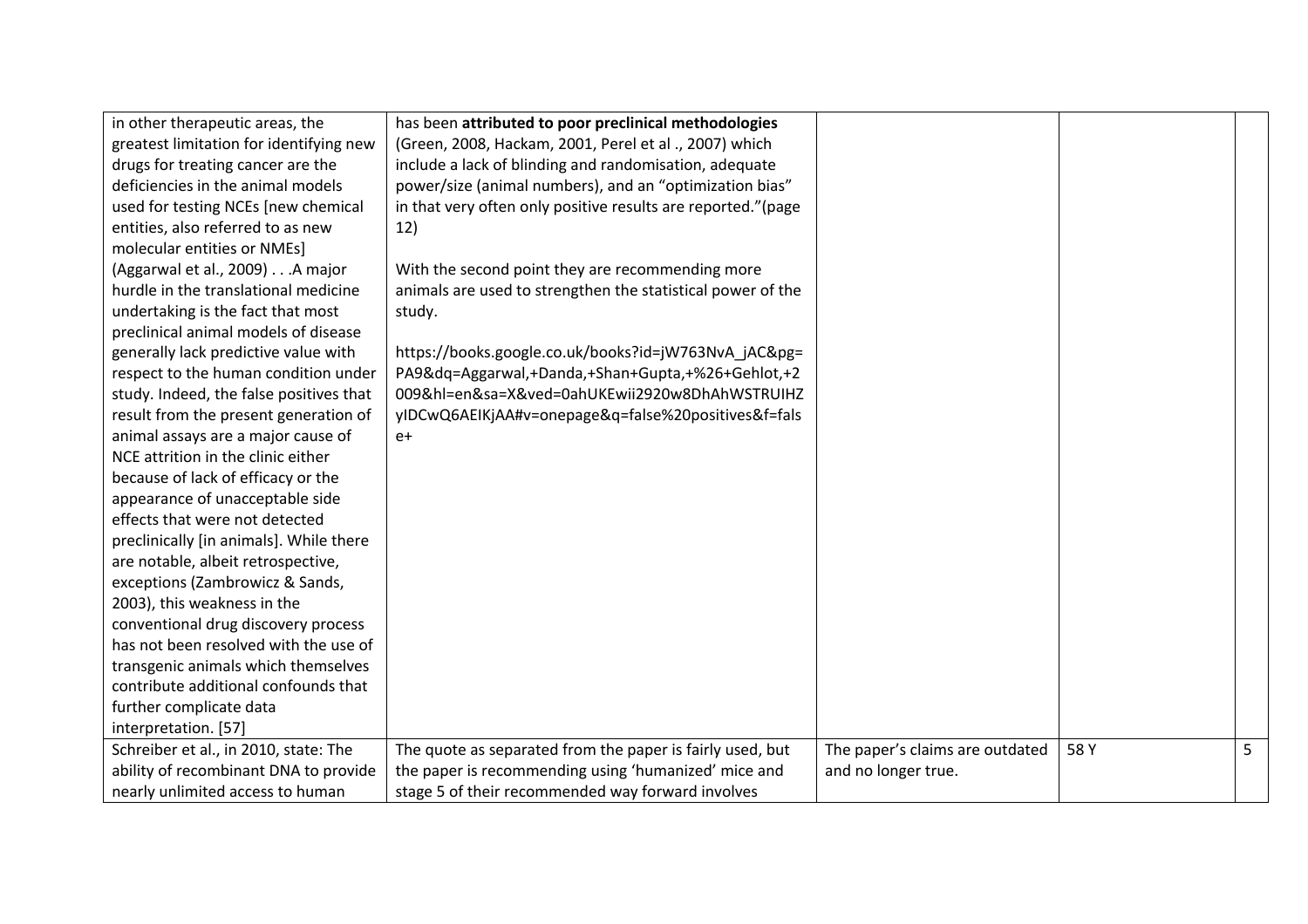| proteins resulted in a second              | animal tests. Their meaning therefore was 'current' animal         |                              |      |   |
|--------------------------------------------|--------------------------------------------------------------------|------------------------------|------|---|
| approach that is also common               | models at the time, not animal models that were being              |                              |      |   |
| today-target-based drug discovery.         | brought on-line in around 2010. They write:                        |                              |      |   |
| Here, therapeutic targets are selected     |                                                                    |                              |      |   |
| using insights gained most often from      | "Transplantable mouse models offer the advantage of                |                              |      |   |
| biochemistry, cell biology and model       | speed since genetic lesions are introduced into stem or            |                              |      |   |
| organisms. Small molecules are             | progenitor cells that are then transplanted into recipient         |                              |      |   |
| identified that modulate the targets       | animals. Such models exist for a number of cancer types,           |                              |      |   |
| (often by small-molecule screening)        | including lymphoma, glioblastoma, and carcinomas of the            |                              |      |   |
| followed by optimization and clinical      | liver $19-21$ . These models can be used to screen large           |                              |      |   |
| testing. Although this is a robust         | numbers of genes for oncogenicity and acquired                     |                              |      |   |
| process, the common failure of             | dependencies <sup>22</sup> and to determine the efficacy of small- |                              |      |   |
| candidate drugs in late-stage clinical     | molecule probes that have been optimized for animal                |                              |      |   |
| testing, owing to unforeseen toxicity      | testing."                                                          |                              |      |   |
| or lack of efficacy, reveals limits in our |                                                                    |                              |      |   |
| ability to select targets using            | https://www.ncbi.nlm.nih.gov/pmc/articles/PMC2939009/              |                              |      |   |
| surrogates of human physiology, such       |                                                                    |                              |      |   |
| as in vitro assays and animal models.      |                                                                    |                              |      |   |
| $[58]$                                     |                                                                    |                              |      |   |
| Markou, Chiamulera, Geyer,                 | The text removed by Dr Greek is important. The net                 | Papers selectively quoted to | 59 Y | 6 |
| Tricklebank (of Eli Lilly), and Steckler   | sentence is:                                                       | remove positive examples of  |      |   |
| (of Johnson and Johnson) state in          |                                                                    | animal efficacy.             |      |   |
| 2009: Despite great advances in basic      | "To address these issues, this review critically discusses the     |                              |      |   |
| neuroscience knowledge, the                | traditional role of animal models in drug discovery, the           |                              |      |   |
| improved understanding of brain            | difficulties encountered, and the reasons why this                 |                              |      |   |
| functioning has not yet led to the         | approach has led to suboptimal utilization of the                  |                              |      |   |
| introduction of truly novel                | information animal models provide. The discussion focuses          |                              |      |   |
| pharmacological approaches to the          | on how animal models can contribute most effectively to            |                              |      |   |
| treatment of central nervous system        | translational medicine and drug discovery and the changes          |                              |      |   |
| disorders. This situation has been         | needed to increase the probability of achieving clinical           |                              |      |   |
| partly attributed to the difficulty of     | benefit."                                                          |                              |      |   |
| predicting efficacy in patients based      |                                                                    |                              |      |   |
| on results from preclinical studies.       | "Despite the extensive criticism of animal models                  |                              |      |   |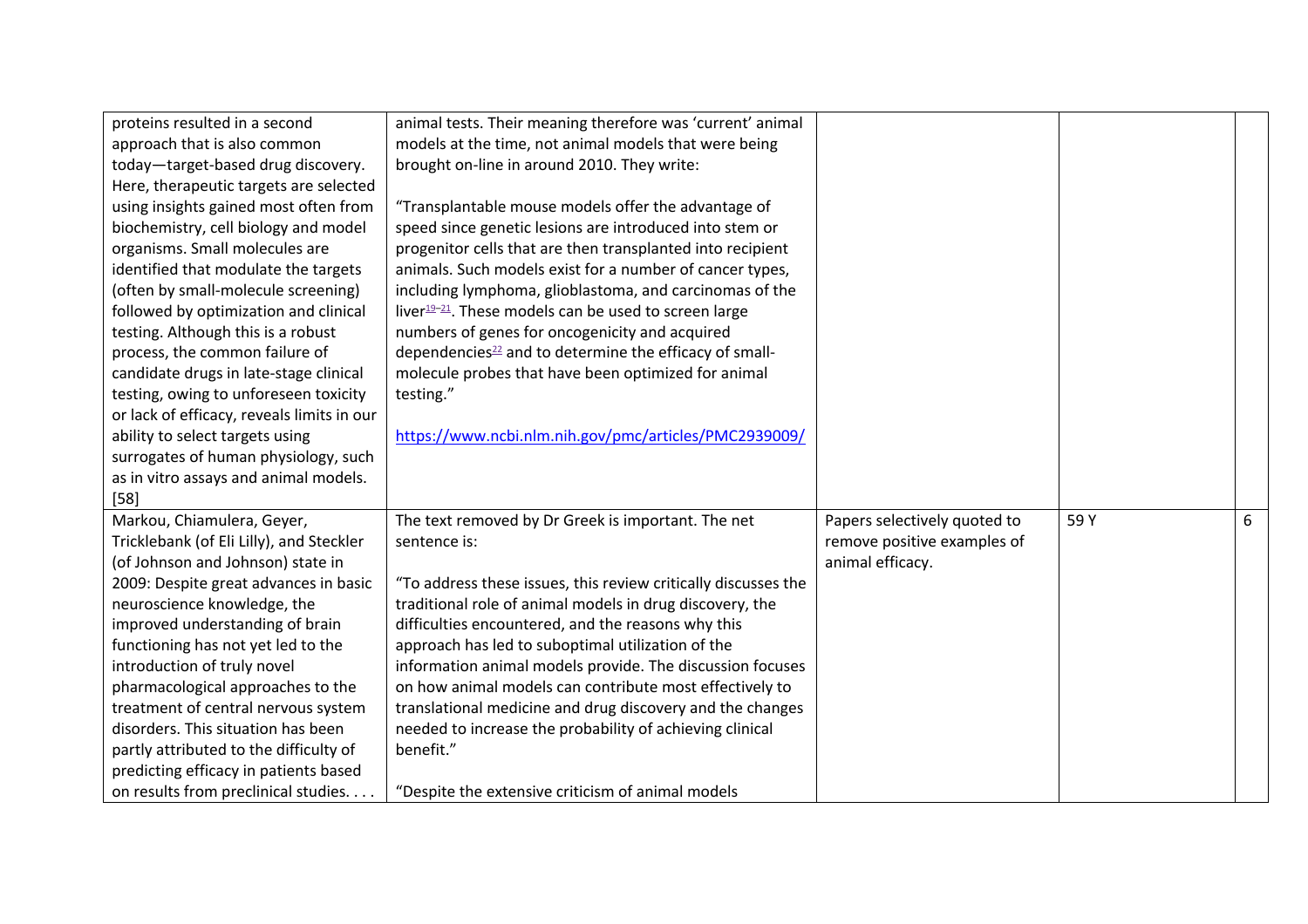| Few would dispute the need to move    | (e.g., Horrobin, 2003), they continue to play a major role in |                                 |     |   |
|---------------------------------------|---------------------------------------------------------------|---------------------------------|-----|---|
| away from the concept of modeling     | drug discovery because of the need to calculate               |                                 |     |   |
| CNS diseases in their entirety using  | parameters, such as margin of safety referred to above, as    |                                 |     |   |
| animals. However, the current         | well as for the primary purpose of target validation."        |                                 |     |   |
| emphasis on specific dimensions of    |                                                               |                                 |     |   |
| psychopathology that can be           | They conclude:                                                |                                 |     |   |
| objectively assessed in both clinical |                                                               |                                 |     |   |
| populations and animal models has     | "In summary, the current translational approach               |                                 |     |   |
| not yet provided concrete examples    | recognizes that accurate predictions are based on the         |                                 |     |   |
| of successful preclinical-clinical    | quality, reliability, and relevance to the disorder           |                                 |     |   |
| translation in CNS drug discovery     | of both the preclinical and clinical measures. Although this  |                                 |     |   |
| Since the founding of the American    | requirement increases the burden on the animal models         |                                 |     |   |
| College of Neuropsychopharmacology    | because extensive refinement and revalidation are             |                                 |     |   |
| (ACNP) in December 1961, there have   | required, the improved predictability of the models is        |                                 |     |   |
| been tremendous advances in           | expected to outweigh the effort required. Additionally, the   |                                 |     |   |
| neuroscience knowledge that have      | requirement of extensive validation is not only an issue for  |                                 |     |   |
| greatly improved our understanding    | animal studies; the same applies to challenge studies in      |                                 |     |   |
| of brain functioning in normal and    | healthy volunteers or sophisticated neurobiologically         |                                 |     |   |
| diseased individuals. Unfortunately,  | informed tests in patient trials that need to prove their     |                                 |     |   |
| however, these scientific             | validity to regulatory authorities."                          |                                 |     |   |
| advancements have not yet led to the  |                                                               |                                 |     |   |
| introduction of truly novel           | Once again, the authors are pointing to the value of animal   |                                 |     |   |
| pharmacological approaches to the     | models for safety testing while suggesting changes to older   |                                 |     |   |
| treatment of central nervous system   | protocols to improve efficacy translation.                    |                                 |     |   |
| (CNS) disorders in general, and       |                                                               |                                 |     |   |
| psychiatric disorders in particular   | http://www.ncbi.nlm.nih.gov/pubmed/18830240.                  |                                 |     |   |
| (Hyman and Fenton, 2003; Fenton et    |                                                               |                                 |     |   |
| al., 2003; Pangalos et al., 2007).    |                                                               |                                 |     |   |
| Neuzil et al., states in 2012: Animal | Quote is incomplete, changing its meaning. The preceding      | The paper is discussing the     | 60Y | 6 |
| testing is not ideal either, as the   | sentence to this reads "Currently, however, the results       | prospects for technologies like |     |   |
| predictive value of such tests is     | obtained with new in vitro systems cannot replace animal      | organs-on-chips to replace      |     |   |
| limited owing to metabolic            | testing because they do not take into account the complex     | animal testing one day.         |     |   |
| differences between humans and        | interactions between different tissues and organs." It goes   |                                 |     |   |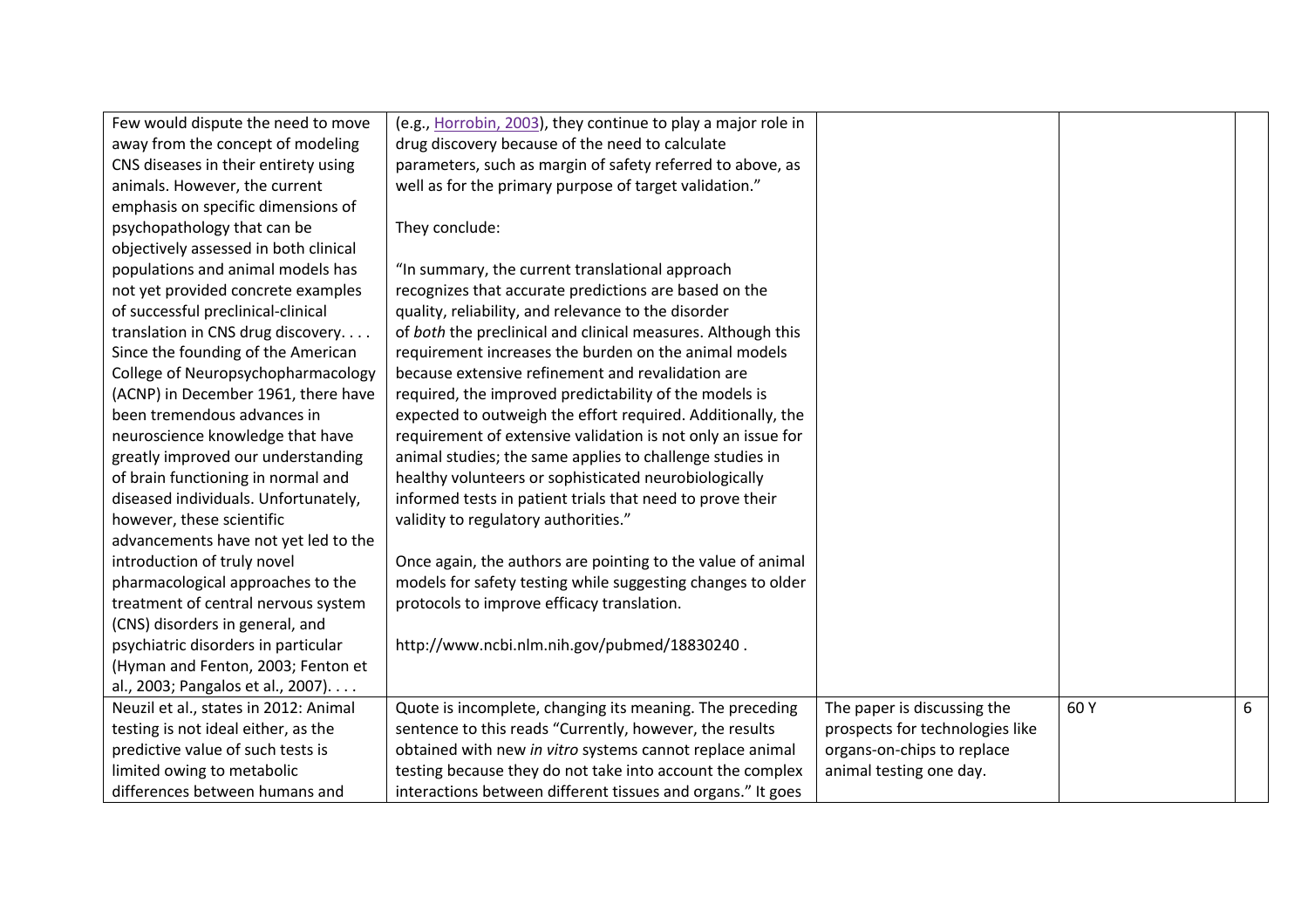| animals, and many ethical issues are   | on "Despite their physiological differences to humans,     |                                 |      |                |
|----------------------------------------|------------------------------------------------------------|---------------------------------|------|----------------|
| raised by the testing.[60]             | whole-organism-based screens can provide deep insights     |                                 |      |                |
|                                        | into the effects of drug candidates on developmental       |                                 |      |                |
|                                        | processes, tissue-tissue interactions and metabolism."     |                                 |      |                |
|                                        | https://www.ncbi.nlm.nih.gov/pmc/articles/PMC6493334/      |                                 |      |                |
| Björquist et al., in Drug Discovery    | This is an article not a scientific paper, a repeat of     | The repetition of an            | 61N  | 5,             |
| World 2007: Furthermore, the           | reference 21 by a company, Cellartis, selling the          | unsupported claim in an article |      | 8              |
| compound attrition rate is negatively  | competition to animal assays. The claims are unsupported   | by people who have a            |      |                |
| affected by the inability to predict   | by references and are factually incorrect in terms of the  | commercial interest in          |      |                |
| toxicity and efficacy in humans. These | situation today.                                           | undermining animal models.      |      |                |
| shortcomings are in turn caused by     |                                                            |                                 |      |                |
| the use of experimental pre-clinical   | https://www.ddw-online.com/therapeutics/p92860-            |                                 |      |                |
| model systems that have a limited      | human-es-cell-derived-functional-cells-as-tools-in-drug-   |                                 |      |                |
| human clinical relevance Animal        | discoverywinter-2007.html                                  |                                 |      |                |
| models are today important tools to    |                                                            |                                 |      |                |
| detect adverse effects of compounds    |                                                            |                                 |      |                |
| but are costly and their clinical      |                                                            |                                 |      |                |
| relevance is widely debated. In fact,  |                                                            |                                 |      |                |
| animal models are about 50%            |                                                            |                                 |      |                |
| effective in predicting human toxicity |                                                            |                                 |      |                |
| to the liver, heart and during         |                                                            |                                 |      |                |
| development.[61]                       |                                                            |                                 |      |                |
| Sharp and Langer write in 2011: The    | An article in science magazine, it doesn't mention animals | Reference doesn't support the   | 62 N | $\overline{4}$ |
| next challenge for biomedical          | at all. Instead it talks about building multi-disciplinary | hypothesis                      |      |                |
| research will be to solve problems of  | teams from different fields to address complex problems,   |                                 |      |                |
| highly complex and integrated          | for instance using big data, engineering and traditional   |                                 |      |                |
| biological systems within the human    | methods together                                           |                                 |      |                |
| body. Predictive models of these       | https://science.sciencemag.org/content/333/6042/527        |                                 |      |                |
| systems in either normal or disease    |                                                            |                                 |      |                |
| states are beyond the capability of    |                                                            |                                 |      |                |
| current knowledge and technology       |                                                            |                                 |      |                |
| $[62]$                                 |                                                            |                                 |      |                |
| * Zhang et al., state in 2010: [The    | This quote is fairly used.                                 | The quote is fairly used and is | 63 Y |                |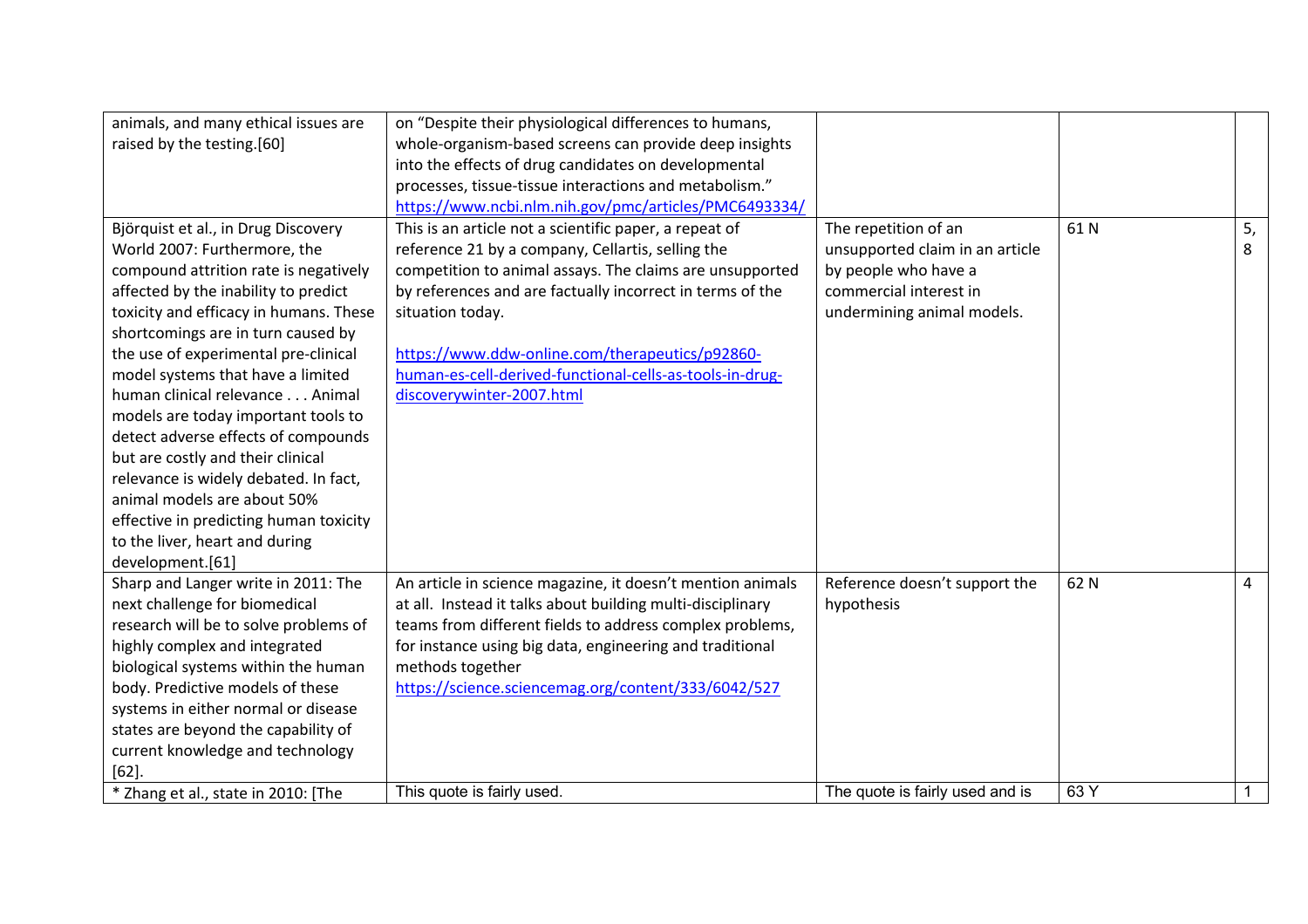| publication of the report Toxicity      |                                                               | reflective of the general desire to |      |                |
|-----------------------------------------|---------------------------------------------------------------|-------------------------------------|------|----------------|
| Testing in the 21st Century: A Vision   |                                                               | move away from animal models        |      |                |
| and a Strategy by the National          |                                                               | if and when possible.               |      |                |
| Research Council of the National        |                                                               |                                     |      |                |
| Academies of Science (NAS)] is a long-  |                                                               |                                     |      |                |
| due response to the call by many for    |                                                               |                                     |      |                |
| alternatives to the currently standard, |                                                               |                                     |      |                |
| whole-animal-based methodologies,       |                                                               |                                     |      |                |
| which are inefficient, costly, and have |                                                               |                                     |      |                |
| had only limited success in making      |                                                               |                                     |      |                |
| informative connections to human        |                                                               |                                     |      |                |
| health risk associated with             |                                                               |                                     |      |                |
| environmental chemical exposures.       |                                                               |                                     |      |                |
| $[63]$                                  |                                                               |                                     |      |                |
| Elias Zerhouni, former director of NIH  | This does not implicate the animal model. The animal          | The reference does not support      |      | 4              |
| and current head of R&D at Sanofi       | model is intended to be instructive, not precisely            | the hypothesis. The animal          |      |                |
| was quoted in the June 25, 2012 issue   | predictive, and it is indeed madness to rely solely upon it.  | model has not failed in its         |      |                |
| of Forbes as saying: "R&D in pharma     | The role of the animal model is still required in Zerhouni's  | intended purpose, but the           |      |                |
| has been isolating itself for 20 years, | suggested amendment to the drug development process           | charge is that some people          |      |                |
| thinking that animal models would be    | i.e. after animal models comes further specialisation of      | thought it could exceed its         |      |                |
| enough and highly predictive, and I     | drugs for factors like genetic predispositions.               | purpose.                            |      |                |
| think I want to just bring back the     |                                                               |                                     |      |                |
| discipline of outstanding translational | <b>Full article here</b>                                      |                                     |      |                |
| science, which means understand the     | https://www.forbes.com/sites/matthewherper/2012/06/0          |                                     |      |                |
| disease in humans before I even         | 6/can-bushs-nih-chief-fix-the-drug-industry/                  |                                     |      |                |
| touch a patient."                       |                                                               |                                     |      |                |
| * Raven wrote in 2012: " 'The mouse     | https://www.nature.com/nm/articles?type=news&year=2           | Dr Greek has selectively quoted     | 64 N | 7 <sup>7</sup> |
| models really don't reflect the human   | 012                                                           | from a news article to imply        |      |                |
| condition,' says Shaw Warren, an        |                                                               | that a narrow criticism (of         |      |                |
| infectious disease specialist at the    | News article, not a paper, talking about one particular       | mouse models of human sepsis)       |      |                |
| Massachusetts General Hospital in       | disease. This does not implicate all animal models, but is an | are all mouse models, the           |      |                |
| Boston. 'Clearly, current animal        | example of a situation where mice make a poor model for       | referenced this editorial article   |      |                |
| models seem to be incapable of          | the particular human disease being investigated. In this      | as is it were a paper.              |      |                |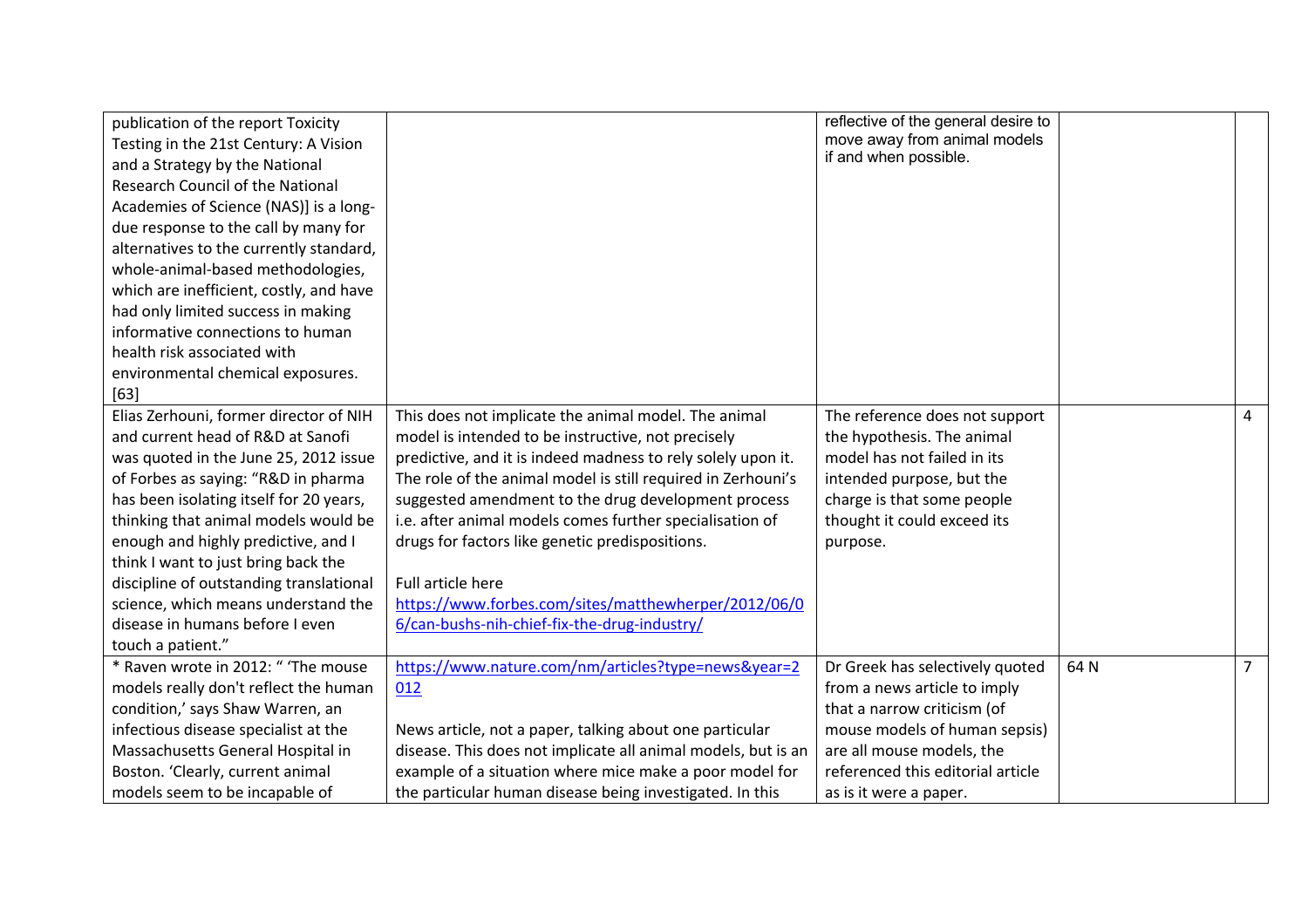| predicting results in human trials of<br>new agents,' says Mitchell Fink, a<br>surgeon at the University of<br>California-Los Angeles." [64]                                                                                                                                                                                                                                                                                                                                                                                                                                                                                                                                                                                                                                                                                        | case, sepsis. Mice remain very good models for other<br>diseases, for instance Familial ALS. The issue is discussed<br>well here https://sciencebasedmedicine.org/mouse-<br>model-of-sepsis-challenged/                                                                                                                                                 |                                                                                                                                                                                                                                 |     |                |
|-------------------------------------------------------------------------------------------------------------------------------------------------------------------------------------------------------------------------------------------------------------------------------------------------------------------------------------------------------------------------------------------------------------------------------------------------------------------------------------------------------------------------------------------------------------------------------------------------------------------------------------------------------------------------------------------------------------------------------------------------------------------------------------------------------------------------------------|---------------------------------------------------------------------------------------------------------------------------------------------------------------------------------------------------------------------------------------------------------------------------------------------------------------------------------------------------------|---------------------------------------------------------------------------------------------------------------------------------------------------------------------------------------------------------------------------------|-----|----------------|
| Mullane and Williams [65] state in<br>2012: "The difficulties in predicting<br>drug efficacy from preclinical models<br>have been of concern for more than<br>two decades Thus, novel findings<br>apparently related to the systems and<br>targets involved in disease causality;<br>the delineation of the efficacy,<br>selectivity and safety of NCEs; and the<br>predictive relevance of biomarkers<br>and animal model data to the human<br>disease state, even when there is<br>evidence for target engagement in<br>humans, all frequently fail to enhance<br>the success rate for new drug<br>applications (NDAs)." They continue<br>stating that one reason for the<br>problems Pharma is facing is: "(i) An<br>over-reliance on animal models of<br>diseases that are poorly validated in<br>the manner they are applied." | True. Another example of poor translational work and<br>over-expecting the animal model to precisely model<br>efficacy. The authors note that "over-reliance on animal<br>models of diseases that are poorly validated in the manner<br>they are applied" is the problem, not that animal models<br>are useless when used for the correct applications. | A fair use of the quote, although<br>preclinical models do not solely<br>mean animal data, but also<br>computers, cell cultures, organs<br>on chips etc. The predictive<br>relevance of human biomarkers<br>is also criticised. | 65N | $\mathbf{1}$   |
| Clearly, scientists, not just animal                                                                                                                                                                                                                                                                                                                                                                                                                                                                                                                                                                                                                                                                                                                                                                                                | Not a conclusion supported by the preceding references.                                                                                                                                                                                                                                                                                                 | Unsupported, inaccurate                                                                                                                                                                                                         |     | $\overline{2}$ |
| advocates, do link the failure rate of<br>new drugs to animal models. This is                                                                                                                                                                                                                                                                                                                                                                                                                                                                                                                                                                                                                                                                                                                                                       | Where the references are legitimate, the authors have<br>criticised the animal model for some disease, like sepsis,                                                                                                                                                                                                                                     | summing-up.                                                                                                                                                                                                                     |     |                |
| mainly due to the inability of animal                                                                                                                                                                                                                                                                                                                                                                                                                                                                                                                                                                                                                                                                                                                                                                                               | using a particular species, like mice. Animals are not unable                                                                                                                                                                                                                                                                                           |                                                                                                                                                                                                                                 |     |                |
| models to predict efficacy and                                                                                                                                                                                                                                                                                                                                                                                                                                                                                                                                                                                                                                                                                                                                                                                                      | to predict safety at all, and achieve this end with a 90%+                                                                                                                                                                                                                                                                                              |                                                                                                                                                                                                                                 |     |                |
| safety-the very things they are                                                                                                                                                                                                                                                                                                                                                                                                                                                                                                                                                                                                                                                                                                                                                                                                     | success rate. Efficacy is a more patchy picture, very much                                                                                                                                                                                                                                                                                              |                                                                                                                                                                                                                                 |     |                |